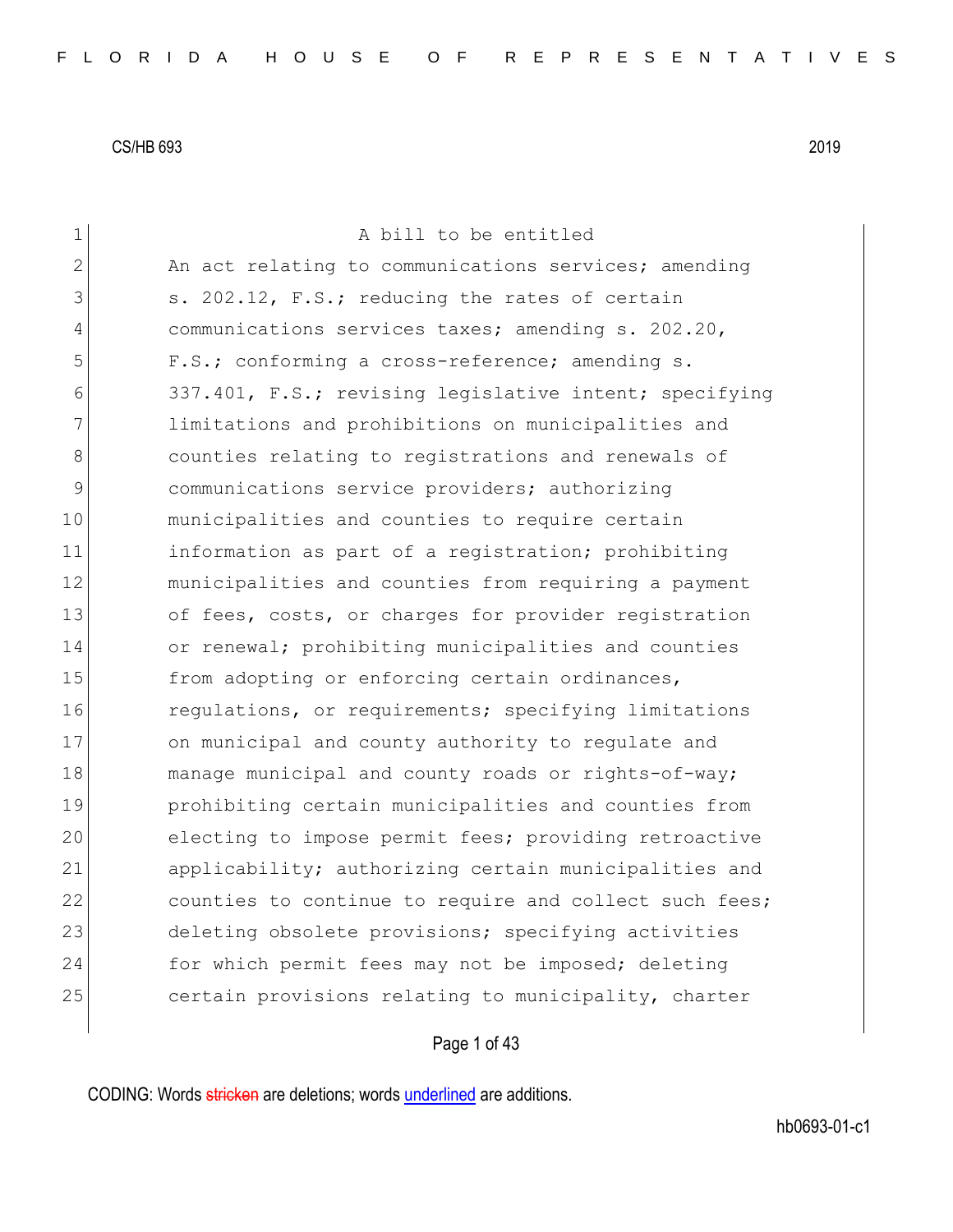26 county, and noncharter county elections to impose, or 27 and to impose, permit fees; requiring that enforcement 28 of certain ordinances must be suspended until certain 29 conditions are met; revising legislative intent 30 relating to the imposition of certain fees, costs, and 31 exactions on providers; specifying a condition for 32 certain in-kind compensation; revising items over 33 which municipalities and counties may not exercise 34 regulatory control; authorizing municipalities and 35 counties to require a right-of-way permit for certain 36 purposes; providing requirements for processing 37 certain permit applications; prohibiting 38 municipalities and counties from certain actions 39 **canacist relating to certain aerial or underground** 40 communications facilities; specifying limitations and 41 requirements for certain municipal and county rules 42 and regulations; revising definitions for the Advanced 43 Wireless Infrastructure Deployment Act; prohibiting 44 certain actions by an authority relating to certain 45 utility poles; prohibiting authorities from requiring 46 **permit applicants to provide certain information,** 47 except under certain circumstances; adding prohibited 48 acts by authorities relating to small wireless 49 facilities, application requirements, public 50 notification and public meetings, and the placement of

### Page 2 of 43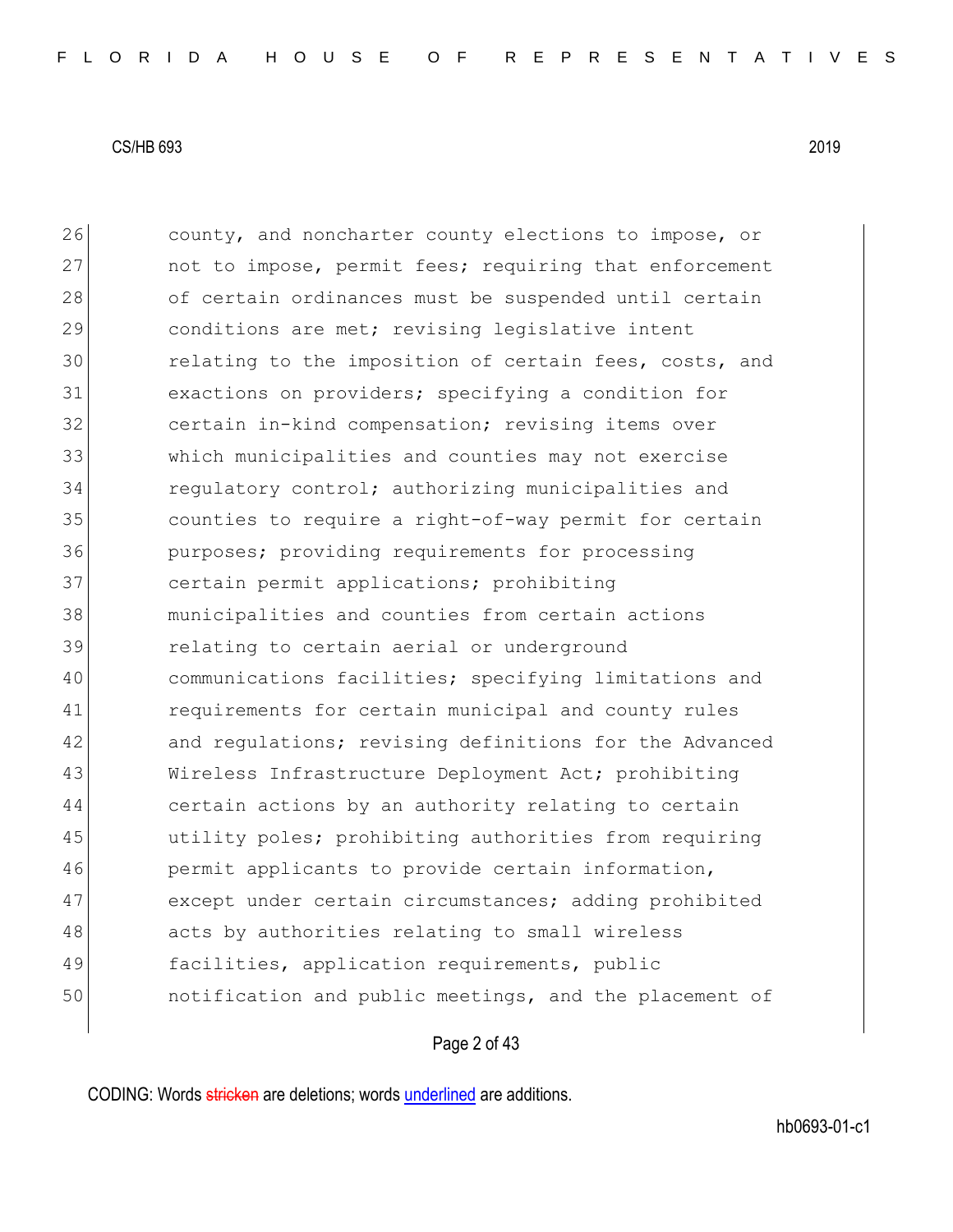51 certain facilities; revising applicability of 52 authority rules and regulations governing the 53 placement of utility poles in the public rights-of-54 way; providing construction relating to judicial 55 review of certain application denials; adding grounds 56 for an authority's denial of a proposed collocation of 57 a small wireless facility in the public rights-of-way; 58 deleting an authority's authorization to adopt 59 **b** ordinances for performance bonds and security funds; 60 authorizing an authority to require a construction 61 bond, subject to certain conditions; requiring 62 authorities to accept certain financial instruments 63 for certain financial obligations; authorizing 64 providers to add authorities to certain financial 65 instruments; prohibiting an authority from requiring a 66 provider to indemnify an authority for certain 67 liabilities; prohibiting an authority from requiring a 68 permit, approval, fees, charges, costs, or exactions 69 for certain activities; authorizing and limiting 70 filings an authority may require relating to micro 71 wireless facility equipment; providing an exception to 72 a certain right-of-way permit for certain emergency 73 work; providing that an authority may require wireless 74 providers to comply with certain objective design 75 standards adopted by ordinance; authorizing an

# Page 3 of 43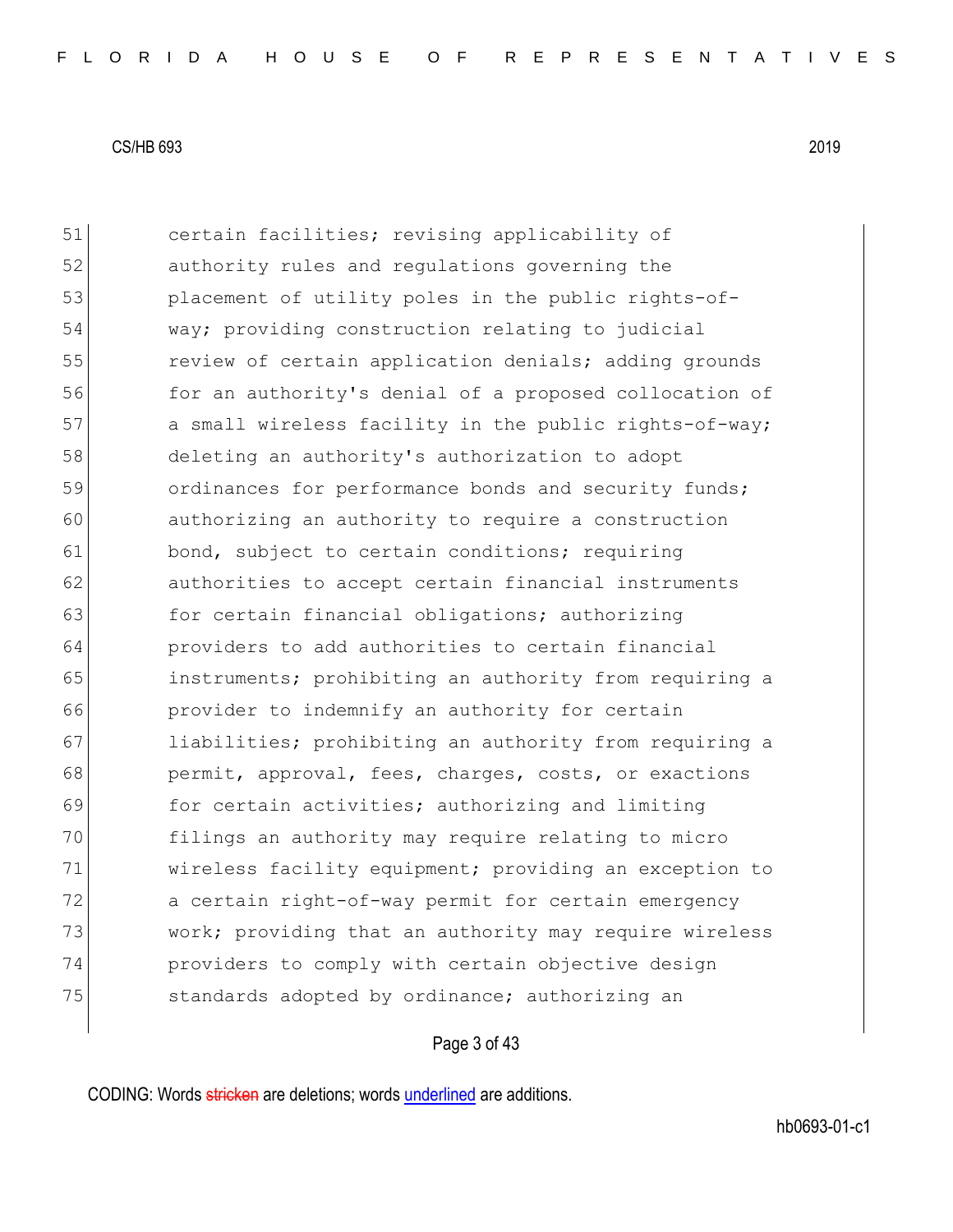76 authority to waive such design standards under certain 77 circumstances; providing a requirement for the waiver; 78 revising an authority's authorization to apply certain 79 ordinances to applications filed before a certain 80 timeframe; prohibiting authorities from certain 81 actions relating to registrations, applications, 82 permits, and approvals in relation to small wireless 83 **facilities;** deleting a requirement for wireless 84 providers to comply with certain undergrounding 85 **requirements;** authorizing a civil action for 86 violations; providing actions a court may take; 87 providing applicability; providing an effective date. 88 89 Be It Enacted by the Legislature of the State of Florida: 90 91 Section 1. Paragraphs (a) and (b) of subsection (1) of 92 section 202.12, Florida Statutes, are amended to read: 93 202.12 Sales of communications services. The Legislature 94 finds that every person who engages in the business of selling 95 communications services at retail in this state is exercising a 96 taxable privilege. It is the intent of the Legislature that the 97 tax imposed by chapter 203 be administered as provided in this 98 chapter. 99 (1) For the exercise of such privilege, a tax is levied on 100 each taxable transaction and is due and payable as follows:

Page 4 of 43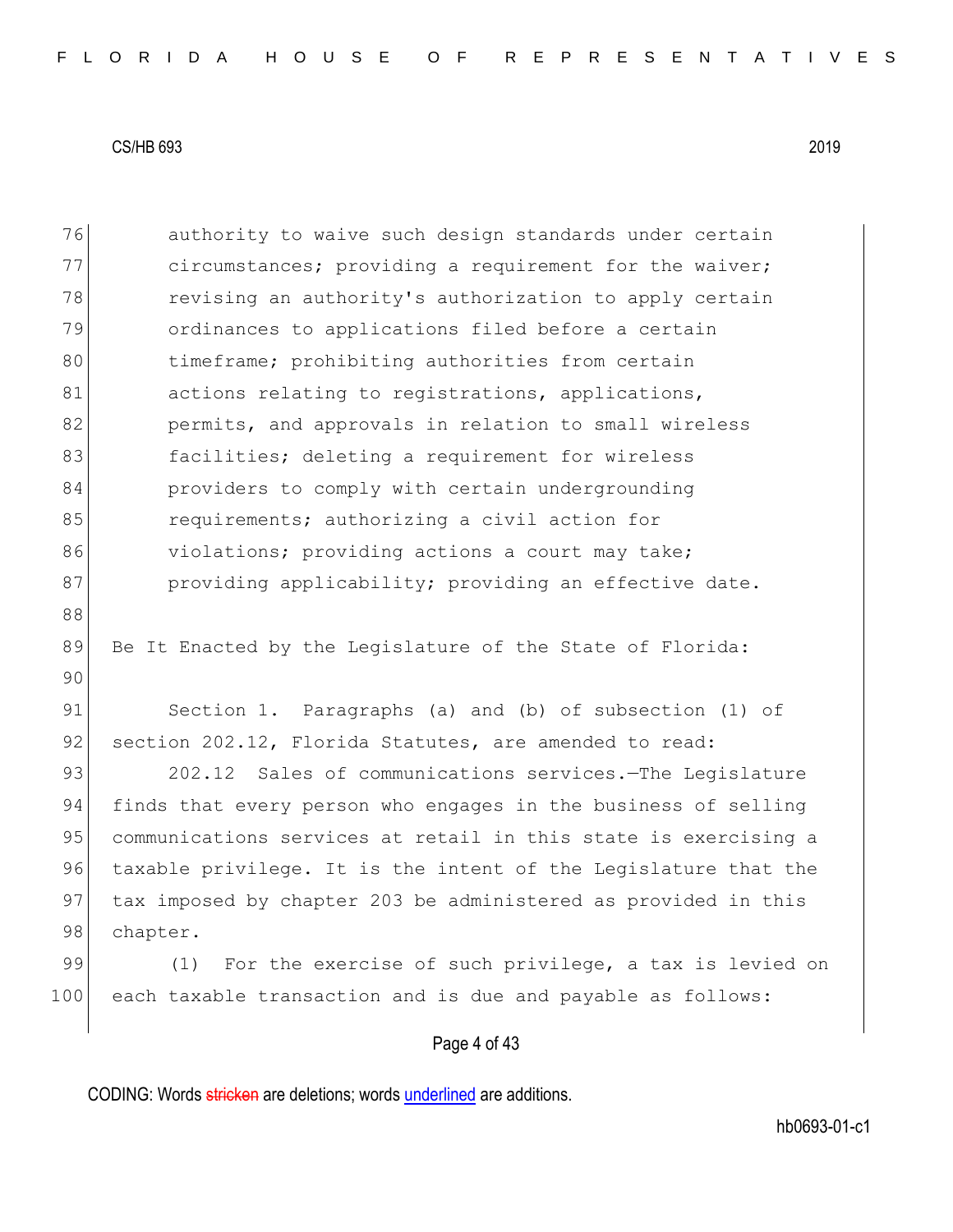| FLORIDA HOUSE OF REPRESENTATIVES |  |  |  |  |  |  |  |  |  |  |  |  |  |  |  |  |  |  |  |  |  |  |  |  |  |  |  |  |  |  |
|----------------------------------|--|--|--|--|--|--|--|--|--|--|--|--|--|--|--|--|--|--|--|--|--|--|--|--|--|--|--|--|--|--|
|----------------------------------|--|--|--|--|--|--|--|--|--|--|--|--|--|--|--|--|--|--|--|--|--|--|--|--|--|--|--|--|--|--|

107

101 (a) Except as otherwise provided in this subsection, at 102 the rate of 3.92  $4.92$  percent applied to the sales price of the 103 communications service that:

104 1. Originates and terminates in this state, or

105 2. Originates or terminates in this state and is charged 106 to a service address in this state,

108 when sold at retail, computed on each taxable sale for the 109 purpose of remitting the tax due. The gross receipts tax imposed 110 by chapter 203 shall be collected on the same taxable 111 transactions and remitted with the tax imposed by this 112 paragraph. If no tax is imposed by this paragraph due to the 113 exemption provided under s. 202.125(1), the tax imposed by 114 chapter 203 shall nevertheless be collected and remitted in the 115 manner and at the time prescribed for tax collections and 116 remittances under this chapter.

117 (b) At the rate of 8.07 9.07 percent applied to the retail 118 sales price of any direct-to-home satellite service received in 119 this state. The proceeds of the tax imposed under this paragraph 120 shall be accounted for and distributed in accordance with s. 121 202.18(2). The gross receipts tax imposed by chapter 203 shall 122 be collected on the same taxable transactions and remitted with 123 the tax imposed by this paragraph.

124 Section 2. Paragraph (b) of subsection (2) of section 125 202.20, Florida Statutes, is amended to read:

# Page 5 of 43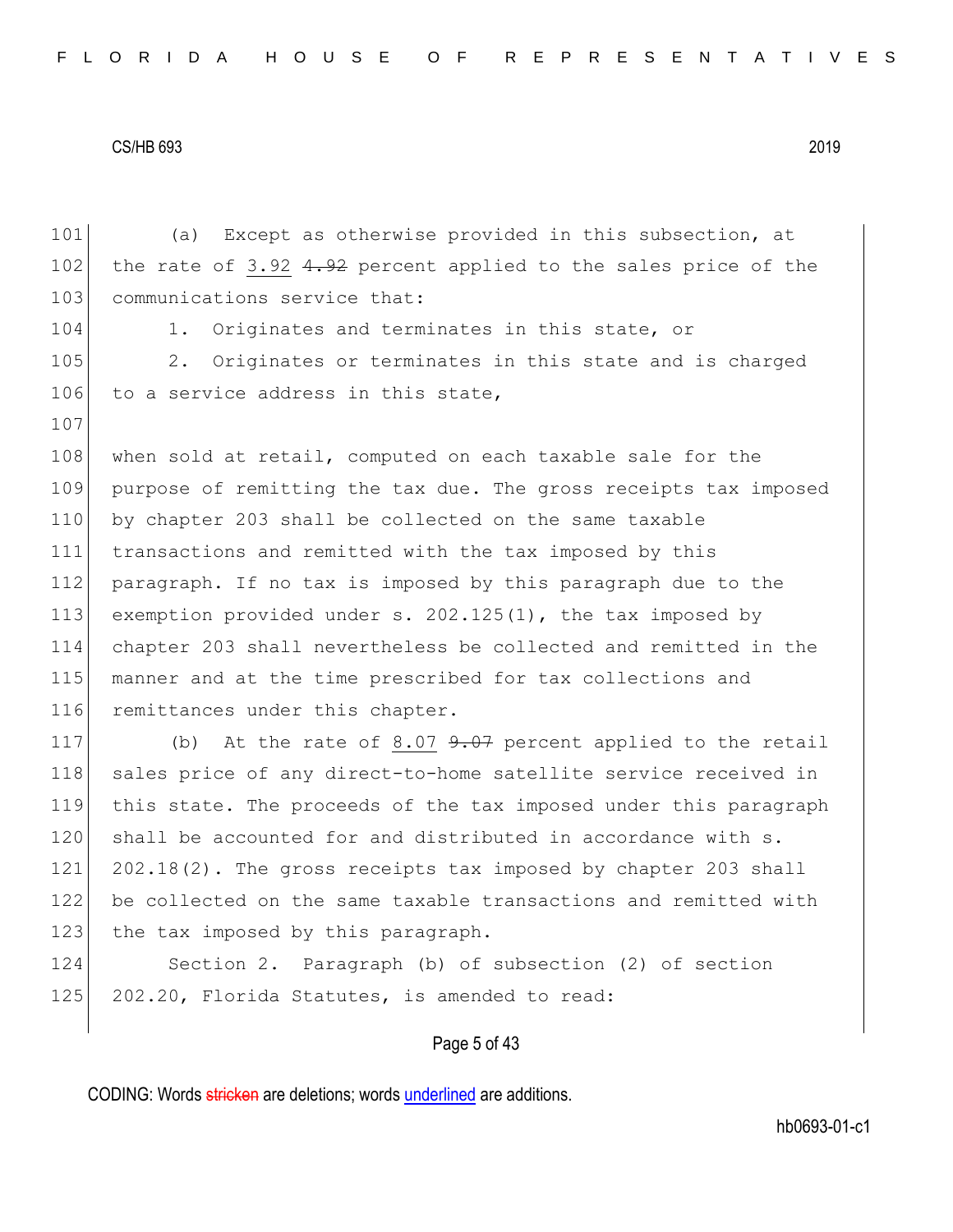126 202.20 Local communications services tax conversion  $127$  rates.- $128$  (2) 129 (b) Except as otherwise provided in this subsection, 130 "replaced revenue sources," as used in this section, means the 131 following taxes, charges, fees, or other impositions to the 132 extent that the respective local taxing jurisdictions were 133 authorized to impose them prior to July 1, 2000. 134 1. With respect to municipalities and charter counties and 135 the taxes authorized by  $s. 202.19(1)$ : 136 a. The public service tax on telecommunications authorized 137 by former s. 166.231(9). 138 b. Franchise fees on cable service providers as authorized 139 by 47 U.S.C. s. 542. 140 c. The public service tax on prepaid calling arrangements. 141 d. Franchise fees on dealers of communications services 142 which use the public roads or rights-of-way, up to the limit set 143 forth in s. 337.401. For purposes of calculating rates under 144 this section, it is the legislative intent that charter counties 145 be treated as having had the same authority as municipalities to 146 impose franchise fees on recurring local telecommunication 147 service revenues prior to July 1, 2000. However, the Legislature 148 recognizes that the authority of charter counties to impose such 149 fees is in dispute, and the treatment provided in this section 150 is not an expression of legislative intent that charter counties

# Page 6 of 43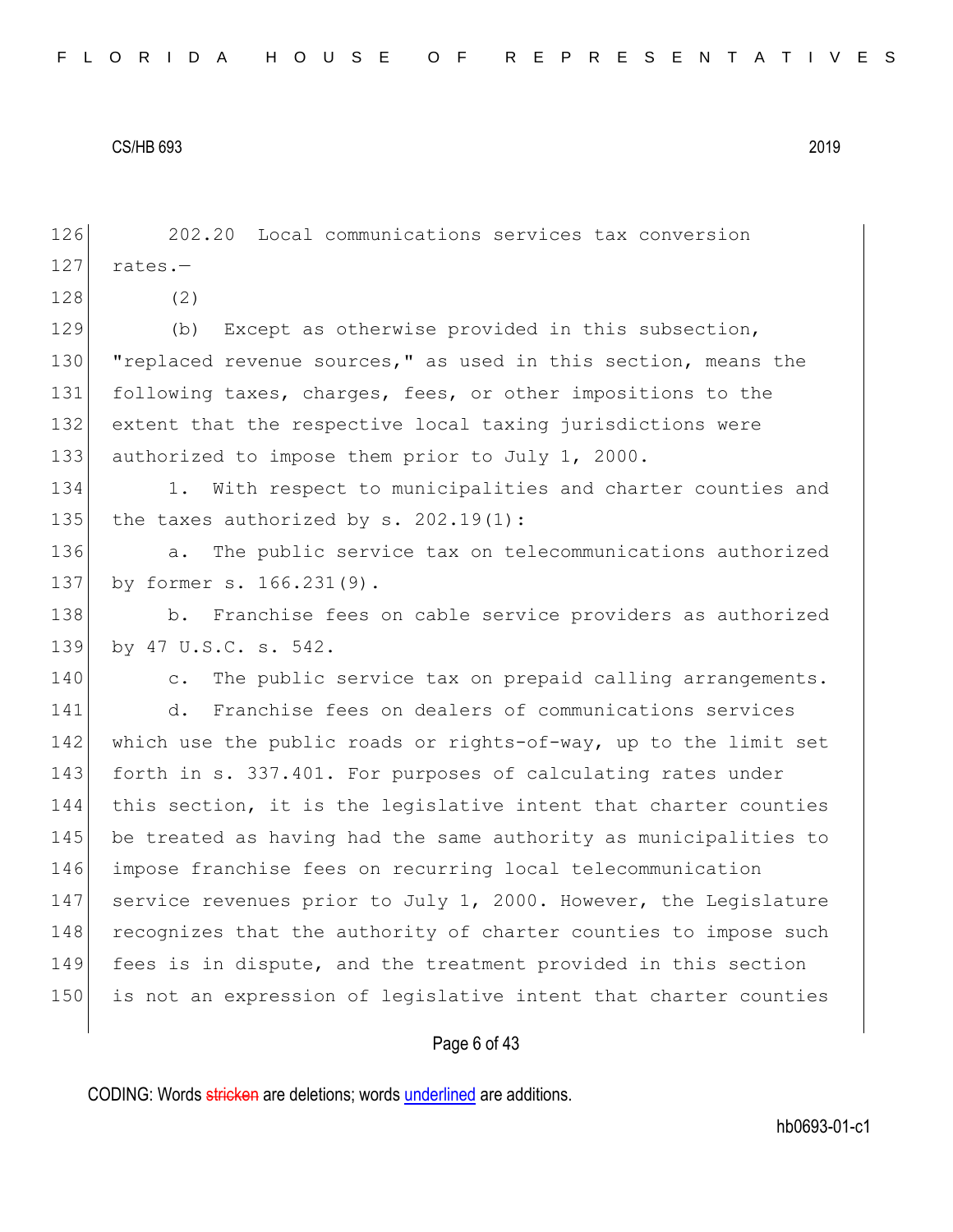151 actually do or do not possess such authority.

 e. Actual permit fees relating to placing or maintaining facilities in or on public roads or rights-of-way, collected from providers of long-distance, cable, and mobile 155 communications services for the fiscal year ending September 30, 1999; however, if a municipality or charter county elects the option to charge permit fees pursuant to s. 337.401(3)(c)  $\left(337.401(3)(e)+1.a.$ , such fees shall not be included as a replaced revenue source.

160 2. With respect to all other counties and the taxes 161 authorized in s. 202.19(1), franchise fees on cable service 162 providers as authorized by 47 U.S.C. s. 542.

163 Section 3. Subsection (3), paragraphs (e) and (f) of 164 subsection (6), and paragraphs (b), (c), (d), (e), (f), (g), and 165 (i) of subsection (7) of section 337.401, Florida Statutes, are 166 amended, and subsection (8) is added to that section, to read:

167 337.401 Use of right-of-way for utilities subject to 168 regulation; permit; fees.-

169 (3)(a) Because of the unique circumstances applicable to 170 providers of communications services, including, but not limited 171 to, the circumstances described in paragraph (e) and the fact 172 that federal and state law require the nondiscriminatory 173 treatment of providers of telecommunications services, and 174 because of the desire to promote competition among providers of 175 communications services, it is the intent of the Legislature

# Page 7 of 43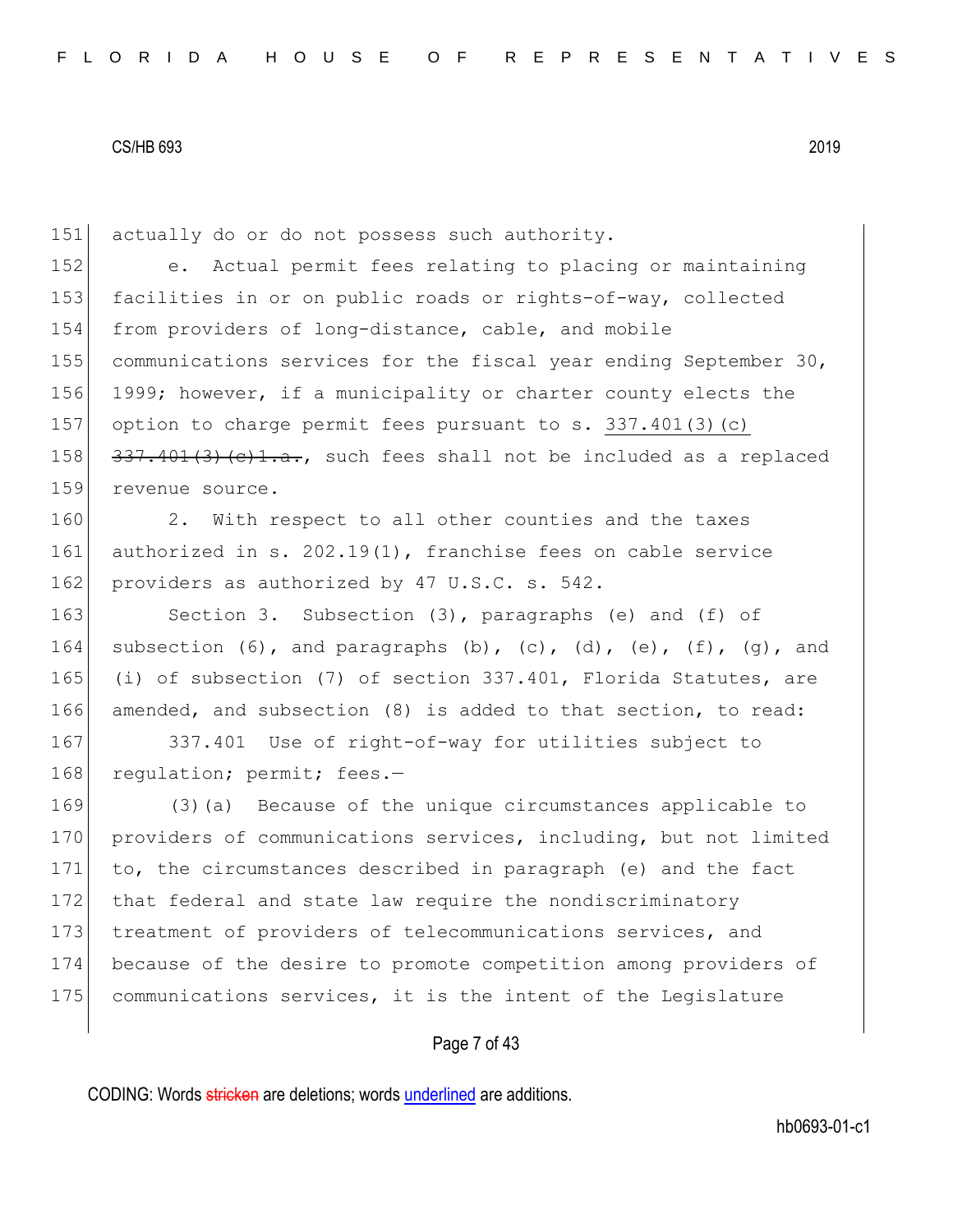176 that municipalities and counties treat providers of 177 communications services in a nondiscriminatory and competitively 178 neutral manner, taking into account the distinct engineering, 179 construction, operation, maintenance, public works, and safety 180 requirements of the provider's facilities, when imposing rules 181 or regulations governing the placement or maintenance of 182 communications facilities in the public roads or rights-of-way. 183 Rules or regulations imposed by a municipality or county 184 relating to providers of communications services placing or 185 maintaining communications facilities in its roads or rights-of-186 way must be generally applicable to all providers of 187 communications services and, notwithstanding any other law, may 188 not require a provider of communications services to apply for 189 or enter into an individual license, franchise, or other 190 agreement with the municipality or county as a condition of 191 placing or maintaining communications facilities in its roads or 192 rights-of-way. In addition to other reasonable rules or 193 regulations that a municipality or county may adopt relating to 194 the placement or maintenance of communications facilities in its 195 roads or rights-of-way under this subsection or subsection  $(7)$ , 196 a municipality or county may require a provider of 197 communications services that places or seeks to place facilities 198 in its roads or rights-of-way to register with the municipality 199 or county. To register, a provider of communications services 200 may only be required to provide its name and to provide the name

# Page 8 of 43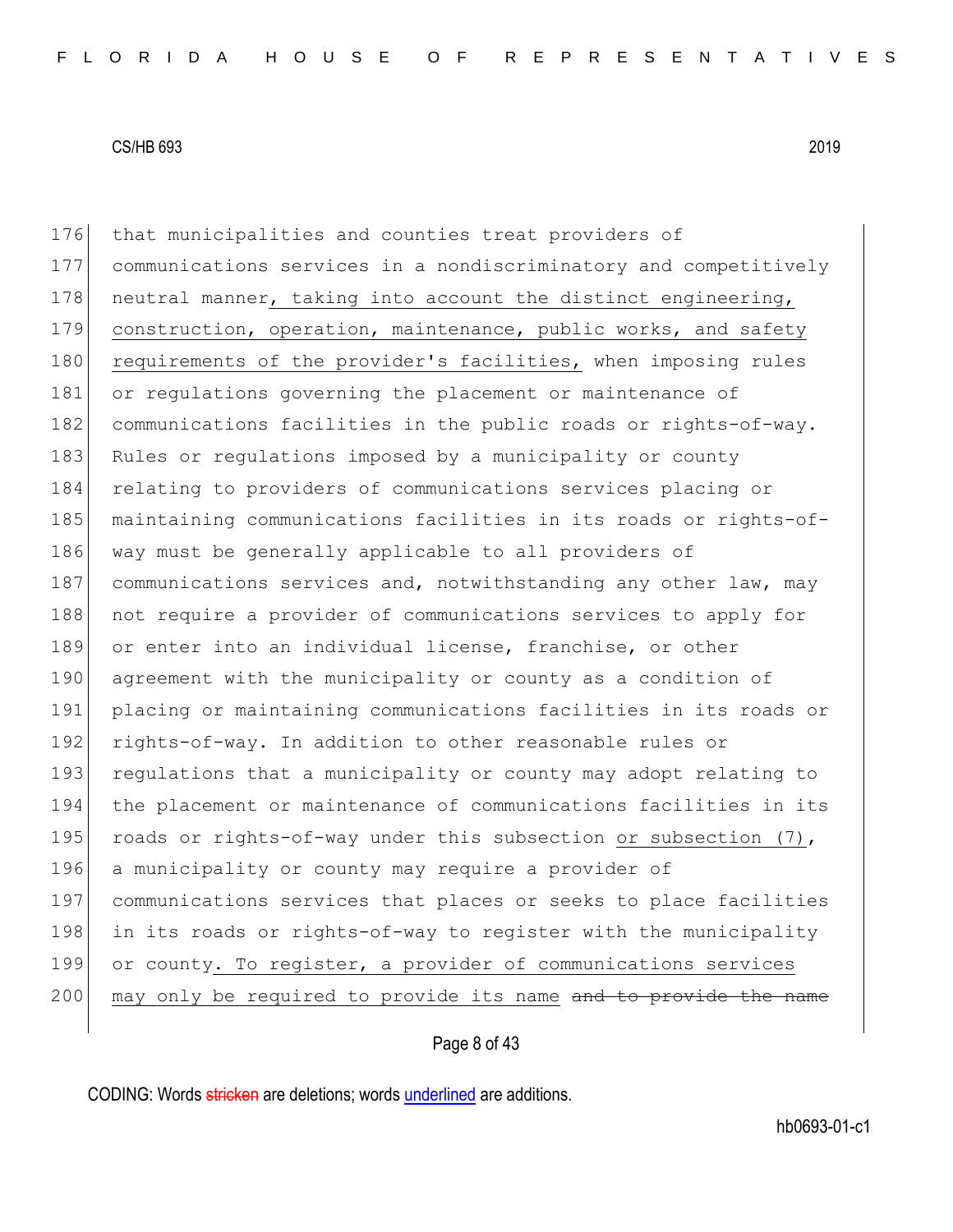201  $\sigma$  of the registrant; the name, address, and telephone number of a 202 contact person for the registrant; the number of the 203 registrant's current certificate of authorization issued by the 204 Florida Public Service Commission, the Federal Communications 205 Commission, or the Department of State; and any required proof 206 of insurance or self-insuring status adequate to defend and 207 cover claims. A municipality or county may not require the 208 provision of an inventory of communications facilities, maps, 209 locations of such facilities, or other information by a 210 registrant as a condition of registration, renewal, or for any 211 other purpose; provided, however, that a municipality or county 212 may require as part of a permit application that the applicant 213 identify at-grade communications facilities within 25 feet of 214 the proposed installation location for the placement of at-grade 215 communications facilities. A municipality or county may not 216 require registration renewal more often than every 5 years. A 217 municipality or county may not require a provider to pay a fee, 218 cost, or other charge for registration or renewal thereof. It is 219 the intent of the Legislature that the placement, operation, 220 maintenance, upgrading, and extension of communications 221 facilities not be unreasonably interrupted or delayed through 222 the permitting or other local regulatory process. Except as 223 provided in this chapter or otherwise expressly authorized by 224 chapter 202, chapter 364, or chapter 610, a municipality or 225 county may not adopt or enforce any ordinance, regulation, or

Page 9 of 43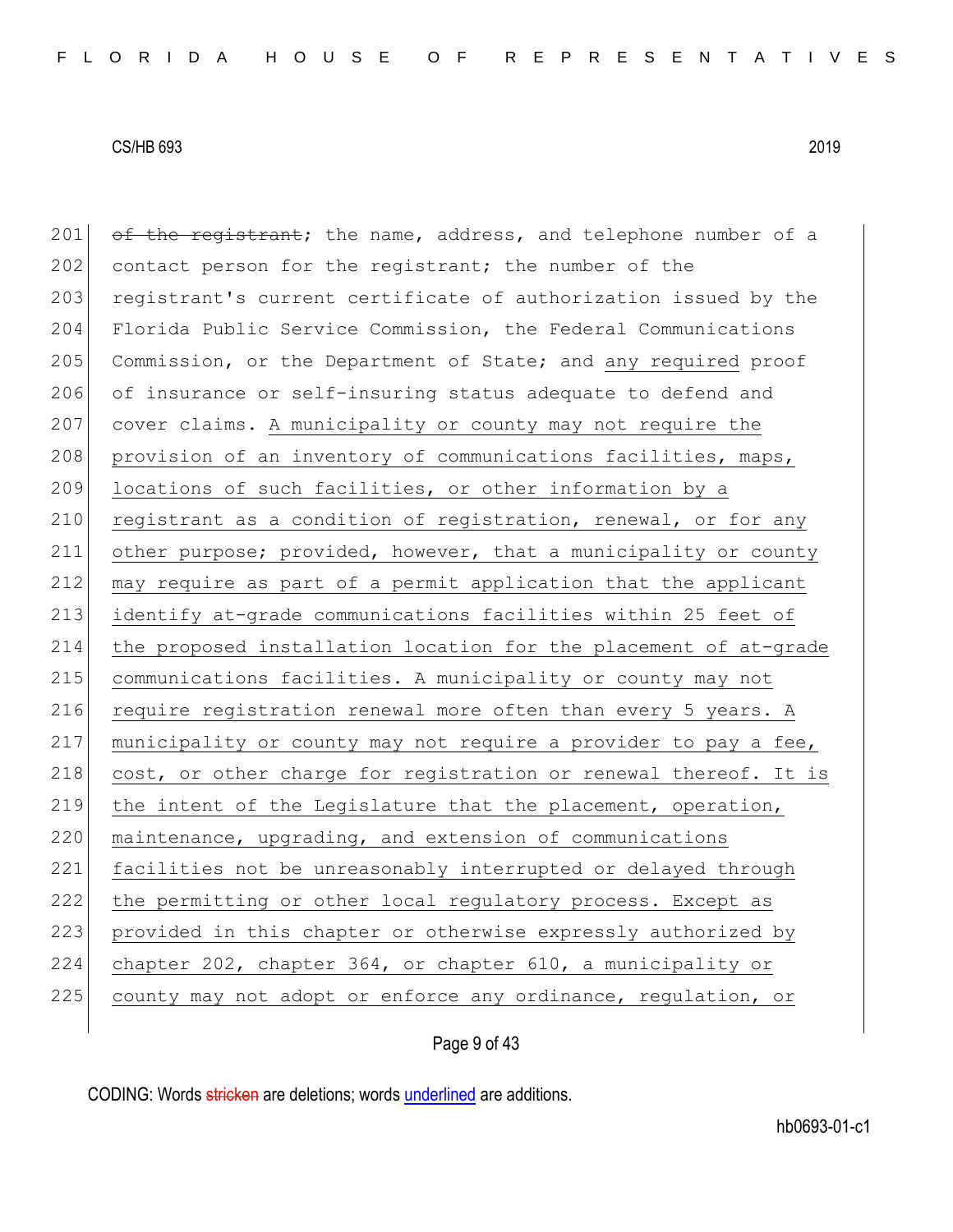| 226 | requirement as to the placement or operation of communications   |
|-----|------------------------------------------------------------------|
| 227 | facilities in a right-of-way by a communications services        |
| 228 | provider authorized by state or local law to operate in a right- |
| 229 | of-way; regulate any communications services; or impose or       |
| 230 | collect any tax, fee, cost, charge, or exaction for the          |
| 231 | provision of communications services over the communications     |
| 232 | services provider's communications facilities in a right-of-way. |
| 233 | Registration described in paragraph (a) does not<br>(b)          |
| 234 | establish a right to place or maintain, or priority for the      |
| 235 | placement or maintenance of, a communications facility in roads  |
| 236 | or rights-of-way of a municipality or county. Each municipality  |
| 237 | and county retains the authority to regulate and manage          |
| 238 | municipal and county roads or rights-of-way in exercising its    |
| 239 | police power, subject to the limitations imposed in this section |
| 240 | and chapters 202 and 610. Any rules or regulations adopted by a  |
| 241 | municipality or county which govern the occupation of its roads  |
| 242 | or rights-of-way by providers of communications services must be |
| 243 | related to the placement or maintenance of facilities in such    |
| 244 | roads or rights-of-way, must be reasonable and                   |
| 245 | nondiscriminatory, and may include only those matters necessary  |
| 246 | to manage the roads or rights-of-way of the municipality or      |
| 247 | county.                                                          |
| 248 | Any municipality or county that, as of January 1,<br>(C)         |
| 249 | 2019, elected to require permit fees from any provider of        |
| 250 | communications services that uses or occupies municipal or       |
|     |                                                                  |

Page 10 of 43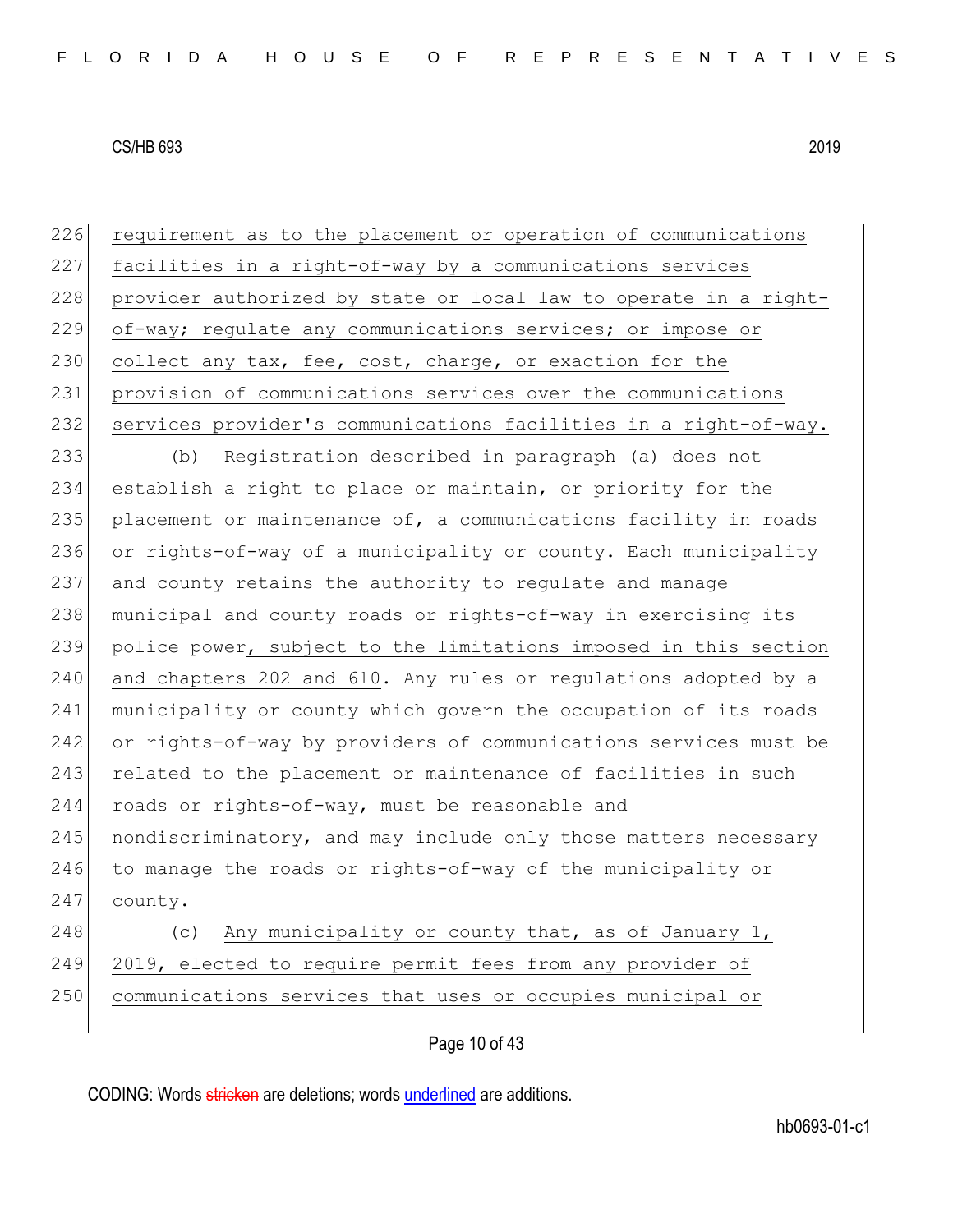251 county roads or rights-of-way pursuant to former paragraph (c) 252 or former paragraph  $(j)$ , Florida Statutes 2018, may continue to 253 require and collect such fees. A municipality or county that 254 elected as of January 1, 2019, to require permit fees may elect 255 to forego such fees as provided herein. A municipality or county 256 that elected as of January 1, 2019, not to require permit fees 257 may not elect to impose permit fees.  $258$  1. It is the intention of the state to treat all providers 259 of communications services that use or occupy municipal or 260 charter county roads or rights-of-way for the provision of 261 communications services in a nondiscriminatory and competitively 262 neutral manner with respect to the payment of permit fees. 263 Certain providers of communications services have been granted 264 by general law the authority to offset permit fees against 265 franchise or other fees while other providers of communications 266 services have not been granted this authority. In order to treat 267 all providers of communications services in a nondiscriminatory 268 and competitively neutral manner with respect to the payment of 269 permit fees, each municipality and charter county shall make an 270 election under either sub-subparagraph a. or sub-subparagraph b. 271 and must inform the Department of Revenue of the election by 272 certified mail by July 16, 2001. Such election shall take effect 273 October 1, 2001.  $274$  a. (I) The municipality or charter county may require and

275 collect permit fees from any providers of communications

Page 11 of 43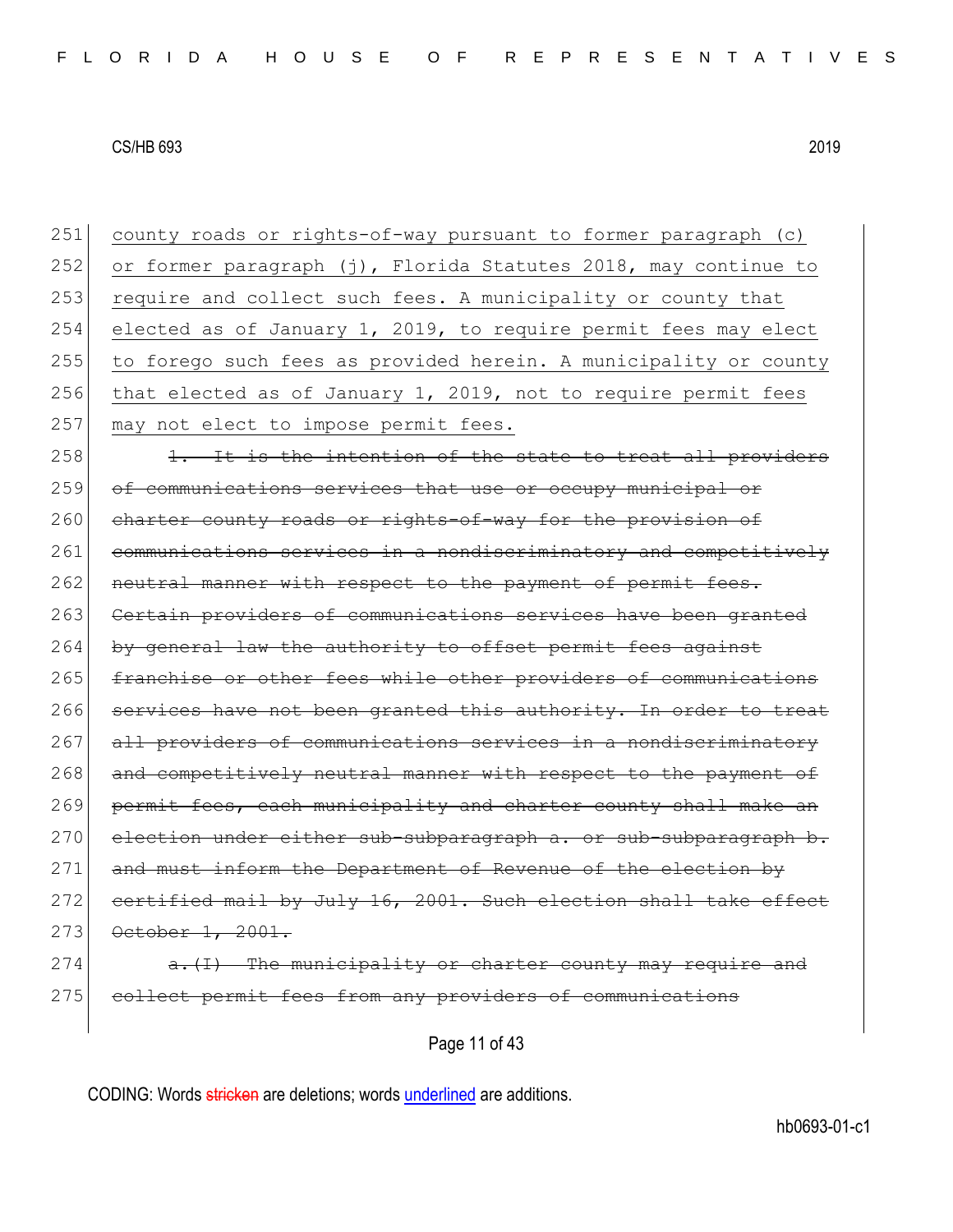276 services that use or occupy municipal or county roads or rights-277 of-way. All fees authorized permitted under this paragraph sub-278 subparagraph must be reasonable and commensurate with the direct 279 and actual cost of the regulatory activity, including issuing 280 and processing permits, plan reviews, physical inspection, and 281 direct administrative costs; must be demonstrable; and must be 282 equitable among users of the roads or rights-of-way. A fee 283 authorized permitted under this paragraph sub-subparagraph may 284 not: be offset against the tax imposed under chapter  $202$ ; 285 include the costs of roads or rights-of-way acquisition or roads 286 or rights-of-way rental; include any general administrative, 287 management, or maintenance costs of the roads or rights-of-way; 288 or be based on a percentage of the value or costs associated 289 with the work to be performed on the roads or rights-of-way. In 290 an action to recover amounts due for a fee not authorized 291 permitted under this paragraph sub-subparagraph, the prevailing 292 party may recover court costs and attorney attorney's fees at 293 trial and on appeal. In addition to the limitations set forth in 294 this section, a fee levied by a municipality or charter county 295 under this paragraph  $\frac{1}{2}$  subparagraph may not exceed \$100. 296 However, permit fees may not be imposed with respect to permits 297 that may be required for service drop lines not required to be 298 noticed under s. 556.108(5) s. 556.108(5)(a)2. or for any 299 activity that does not require the physical disturbance of the 300 roads or rights-of-way or does not impair access to or full use

# Page 12 of 43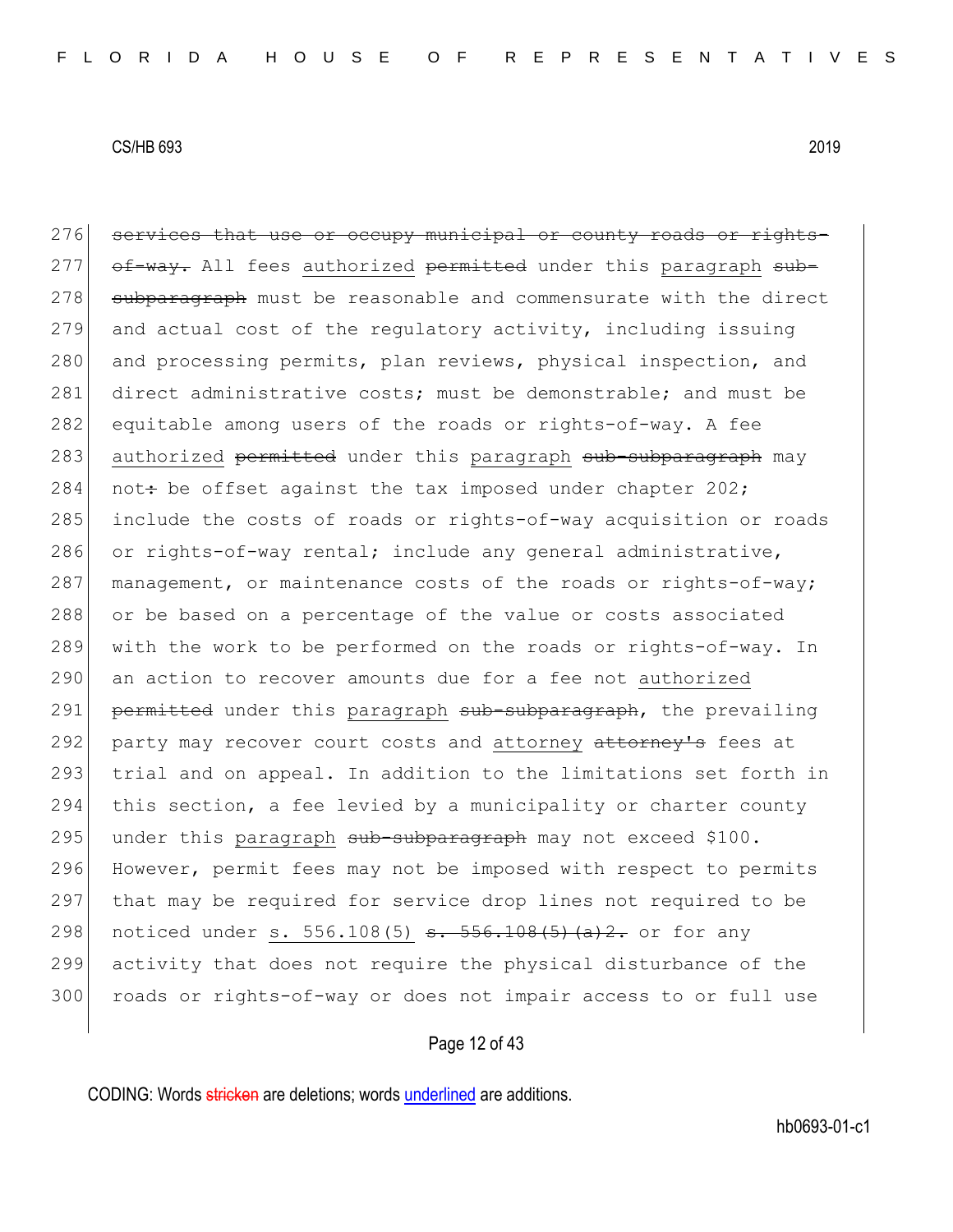301 of the roads or rights-of-way, including, but not limited to, 302 any emergency repairs of existing facilities, extensions of such 303 facilities for providing communications services to customers, 304 and the placement of micro wireless facilities under  $305$  subparagraph  $(7)(e)3$ .

306 (II) To ensure competitive neutrality among providers of 307 communications services, for any municipality or charter county 308 | that elects to exercise its authority to require and collect 309 permit fees under this sub-subparagraph, the rate of the local 310 communications services tax imposed by such jurisdiction, as  $311$  computed under s. 202.20, shall automatically be reduced by a  $312$  rate of  $0.12$  percent.

 $313$  b. Alternatively, the municipality or charter county may 314 elect not to require and collect permit fees from any provider 315 of communications services that uses or occupies municipal or 316 charter county roads or rights-of-way for the provision of 317 communications services; however, each municipality or charter 318 county that elects to operate under this sub-subparagraph 319 retains all authority to establish rules and regulations for 320 providers of communications services to use or occupy roads or 321 rights-of-way as provided in this section.

322 1. If a municipality or charter county elects to not 323 require permit fees operate under this sub-subparagraph, the 324 total rate for the local communications services tax as computed 325 under s. 202.20 for that municipality or charter county may be

# Page 13 of 43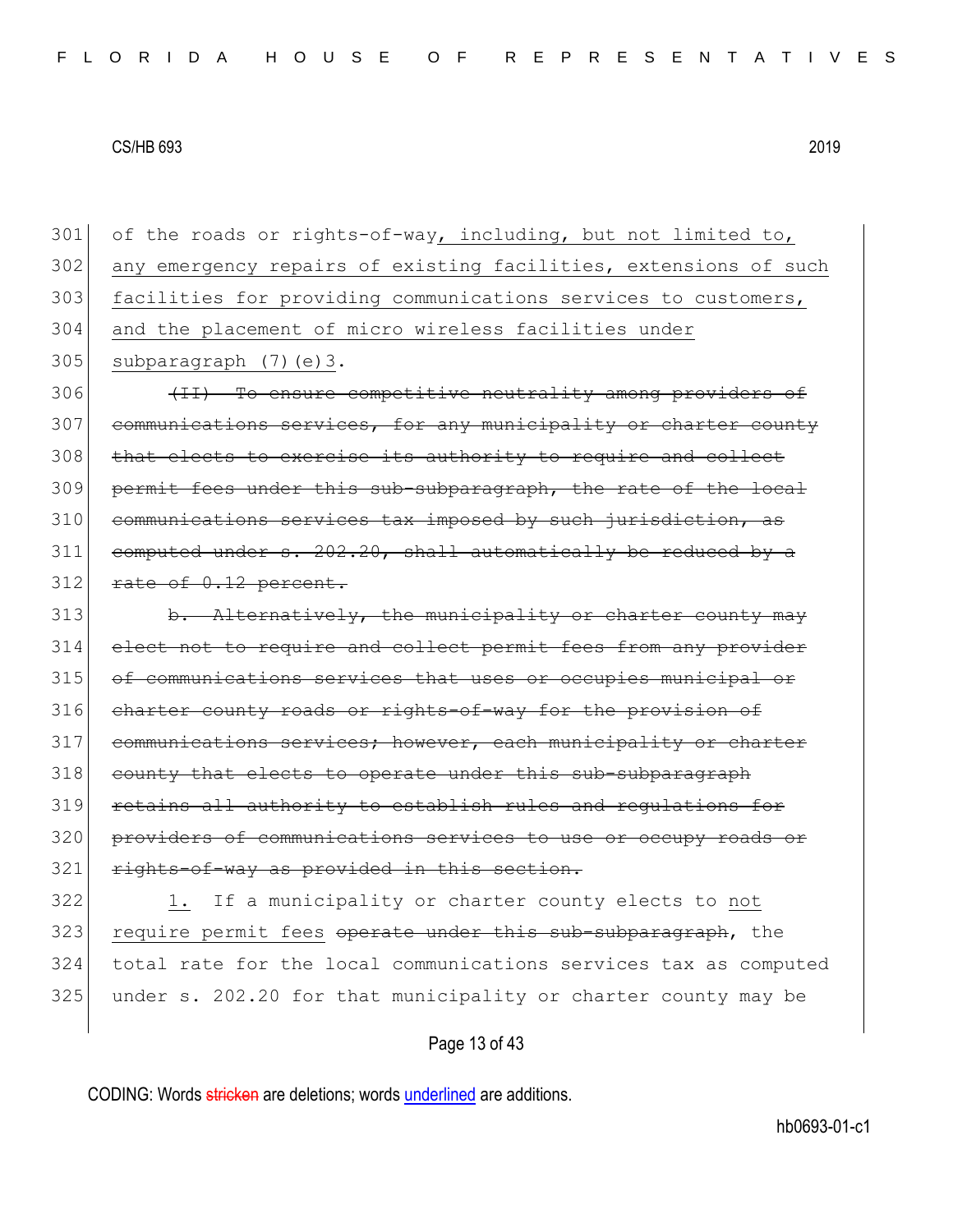326 increased by ordinance or resolution by an amount not to exceed  $327$  a rate of 0.12 percent. If a municipality or charter county 328 elects to increase its rate effective October 1, 2001, the 329 municipality or charter county shall inform the department of 330 such increased rate by certified mail postmarked on or before 331 July 16, 2001. 332 e. A municipality or charter county that does not make an 333 election as provided for in this subparagraph shall be presumed 334 to have elected to operate under the provisions of sub-335 subparagraph b. 336 2. Each noncharter county shall make an election under 337 either sub-subparagraph a. or sub-subparagraph b. and shall 338 inform the Department of Revenue of the election by certified 339 mail by July 16, 2001. Such election shall take effect October  $340$   $\frac{1}{2001}$ . 341 a. The noncharter county may elect to require and collect 342 permit fees from any providers of communications services that 343 use or occupy noncharter county roads or rights-of-way. All fees 344 permitted under this sub-subparagraph must be reasonable and  $345$  commensurate with the direct and actual cost of the regulatory  $346$  activity, including issuing and processing permits, plan 347 reviews, physical inspection, and direct administrative costs; 348 must be demonstrable; and must be equitable among users of the 349 roads or rights-of-way. A fee permitted under this sub-350 subparagraph may not: be offset against the tax imposed under

Page 14 of 43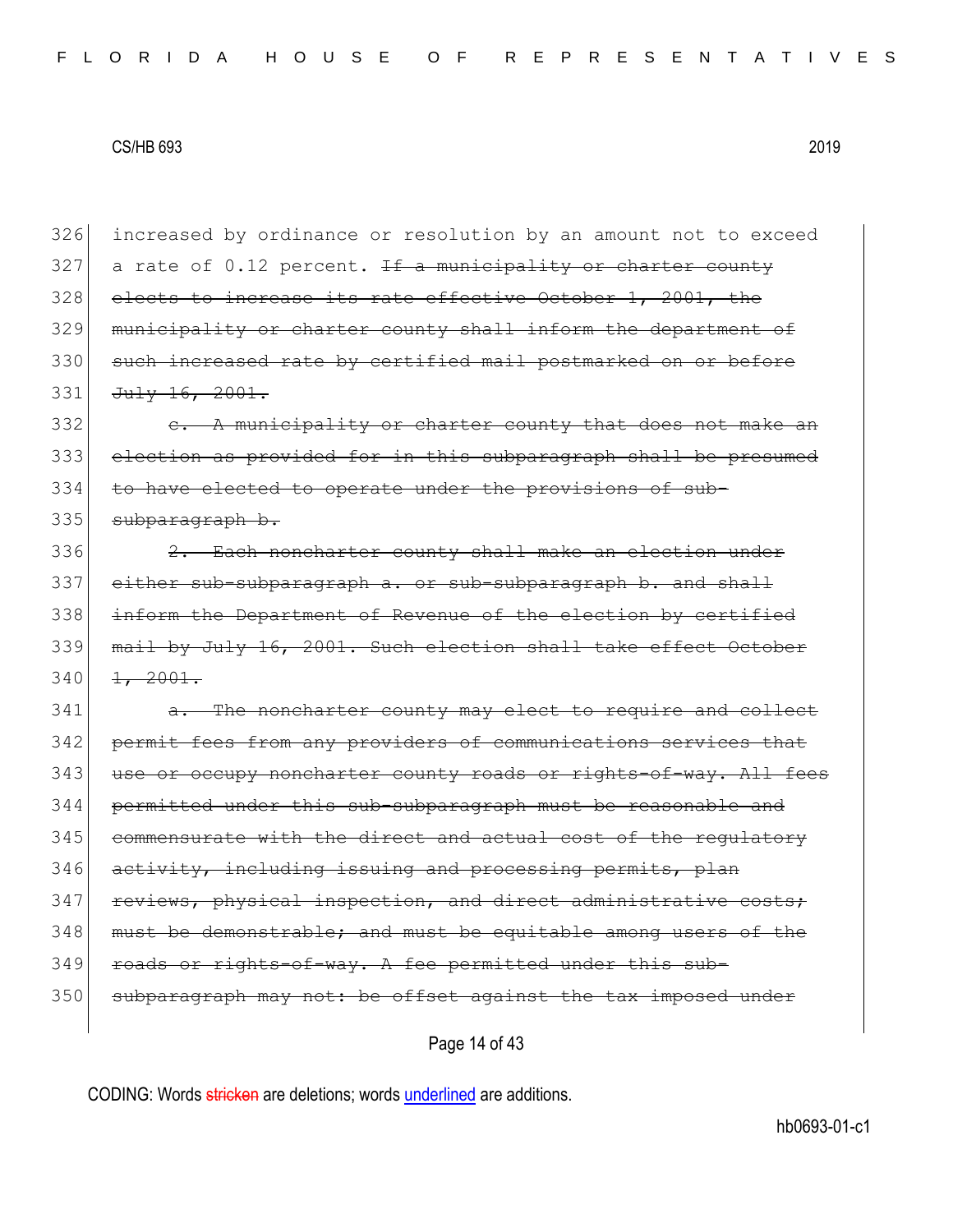351 chapter 202; include the costs of roads or rights-of-way 352 acquisition or roads or rights-of-way rental; include any 353 general administrative, management, or maintenance costs of the  $354$  roads or rights-of-way; or be based on a percentage of the value 355 or costs associated with the work to be performed on the roads 356 or rights-of-way. In an action to recover amounts due for a fee 357 not permitted under this sub-subparagraph, the prevailing party 358 may recover court costs and attorney's fees at trial and on 359 appeal. In addition to the limitations set forth in this 360 section, a fee levied by a noncharter county under this sub-361 subparagraph may not exceed \$100. However, permit fees may not 362 be imposed with respect to permits that may be required for 363 service drop lines not required to be noticed under s.  $364$   $556.108(5)$  (a) 2. or for any activity that does not require the 365 physical disturbance of the roads or rights-of-way or does not 366 impair access to or full use of the roads or rights-of-way. 367 b. Alternatively, the noncharter county may elect not to 368 require and collect permit fees from any provider of 369 communications services that uses or occupies noncharter county 370 roads or rights-of-way for the provision of communications 371 services; however, each noncharter county that elects to operate 372 under this sub-subparagraph shall retain all authority to 373 establish rules and regulations for providers of communications 374 services to use or occupy roads or rights-of-way as provided in 375 this section.

Page 15 of 43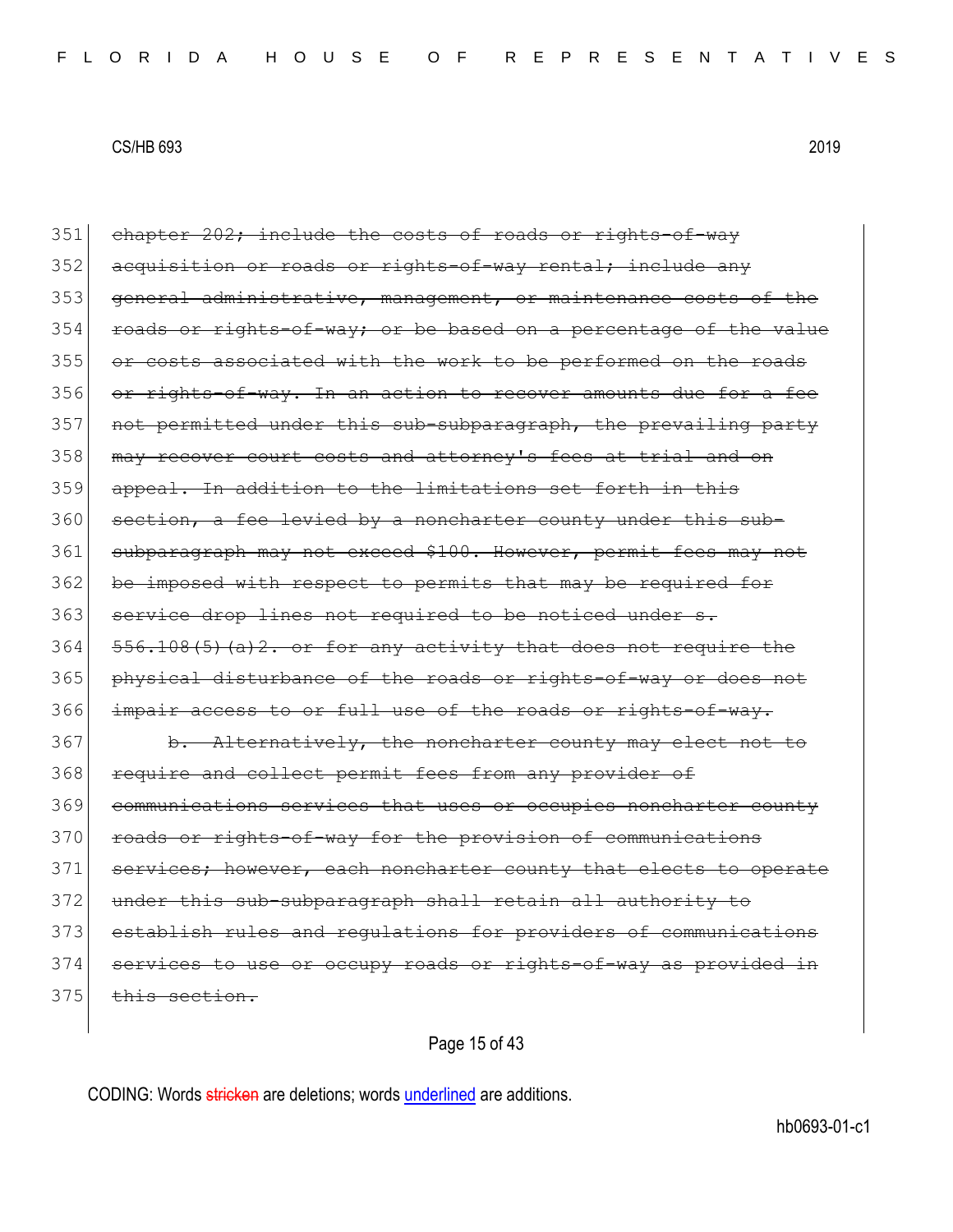376 2. If a noncharter county elects to not require permit 377 fees operate under this sub-subparagraph, the total rate for the 378 local communications services tax as computed under s. 202.20 379 for that noncharter county may be increased by ordinance or 380 resolution by an amount not to exceed a rate of  $0.24$  percent, to 381 replace the revenue the noncharter county would otherwise have 382 received from permit fees for providers of communications 383 services. <del>If a noncharter county elects to increase its rate</del> 384 effective October 1, 2001, the noncharter county shall inform 385 the department of such increased rate by certified mail 386 postmarked on or before July 16, 2001.

 $387$  e. A noncharter county that does not make an election as 388 provided for in this subparagraph shall be presumed to have 389 elected to operate under the provisions of sub-subparagraph b.

390 3. Except as provided in this paragraph, municipalities 391 and counties retain all existing authority to require and 392 collect permit fees from users or occupants of municipal or 393 county roads or rights-of-way and to set appropriate permit fee 394 amounts.

395 (d) After January 1, 2001, In addition to any other notice 396 requirements, a municipality must provide to the Secretary of 397 State, at least 10 days prior to consideration on first reading, 398 notice of a proposed ordinance governing a telecommunications 399 company placing or maintaining telecommunications facilities in 400 its roads or rights-of-way. After January 1, 2001, In addition

Page 16 of 43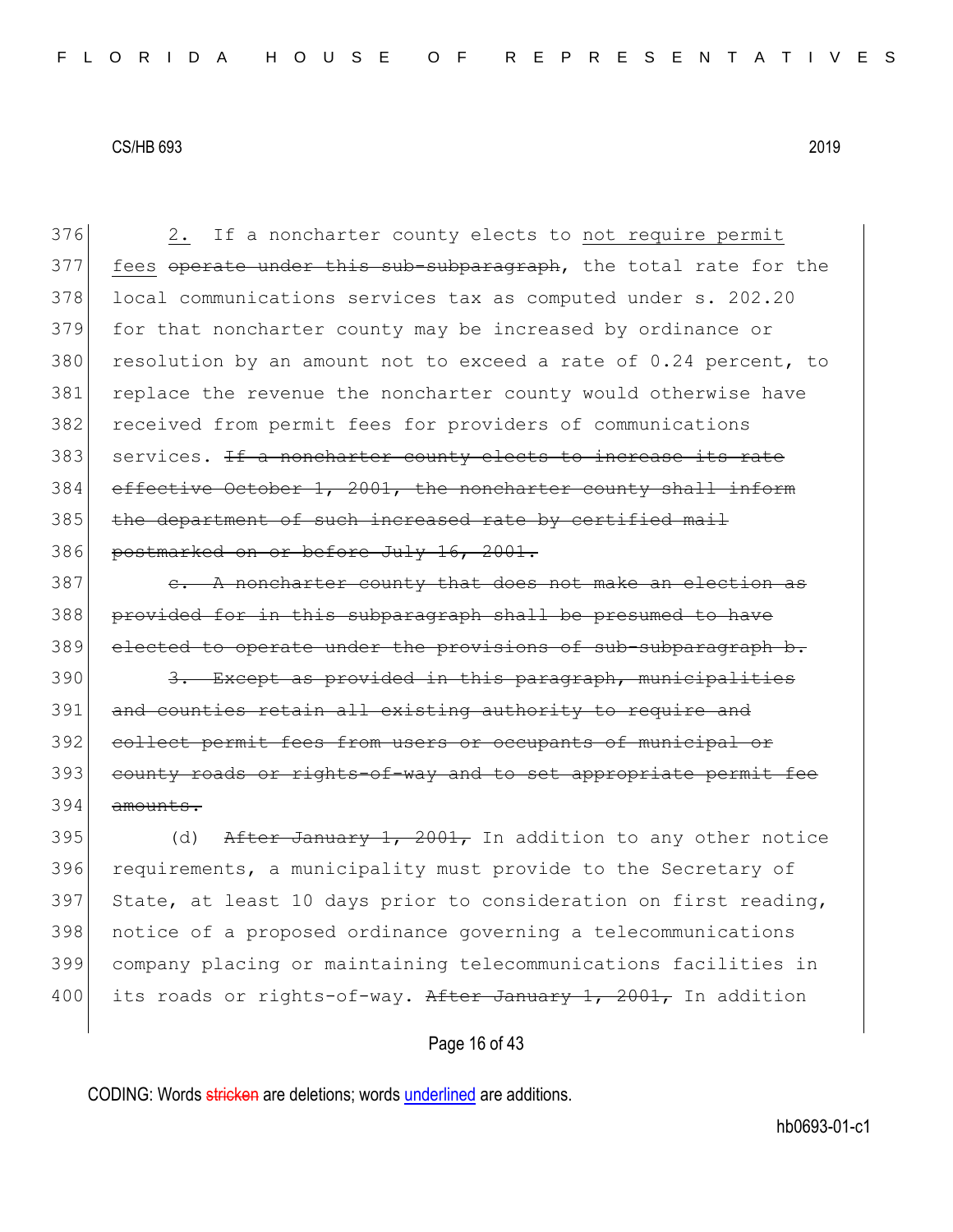401 to any other notice requirements, a county must provide to the 402 Secretary of State, at least 15 days prior to consideration at a 403 public hearing, notice of a proposed ordinance governing a 404 telecommunications company placing or maintaining 405 telecommunications facilities in its roads or rights-of-way. The 406 notice required by this paragraph must be published by the 407 Secretary of State on a designated Internet website. The failure 408 of a municipality or county to provide such notice does not 409 render the ordinance invalid, provided that enforcement of such 410 ordinance must be suspended until the municipality or county 411 provides the required notice and duly considers amendments from 412 affected persons.

 (e) The authority of municipalities and counties to require franchise fees from providers of communications services, with respect to the provision of communications 416 services, is specifically preempted by the state because of unique circumstances applicable to providers of communications 418 services when compared to other utilities occupying municipal or county roads or rights-of-way. Providers of communications 420 services may provide similar services in a manner that requires the placement of facilities in municipal or county roads or rights-of-way or in a manner that does not require the placement 423 of facilities in such roads or rights-of-way. Although similar communications services may be provided by different means, the 425 state desires to treat providers of communications services in a

# Page 17 of 43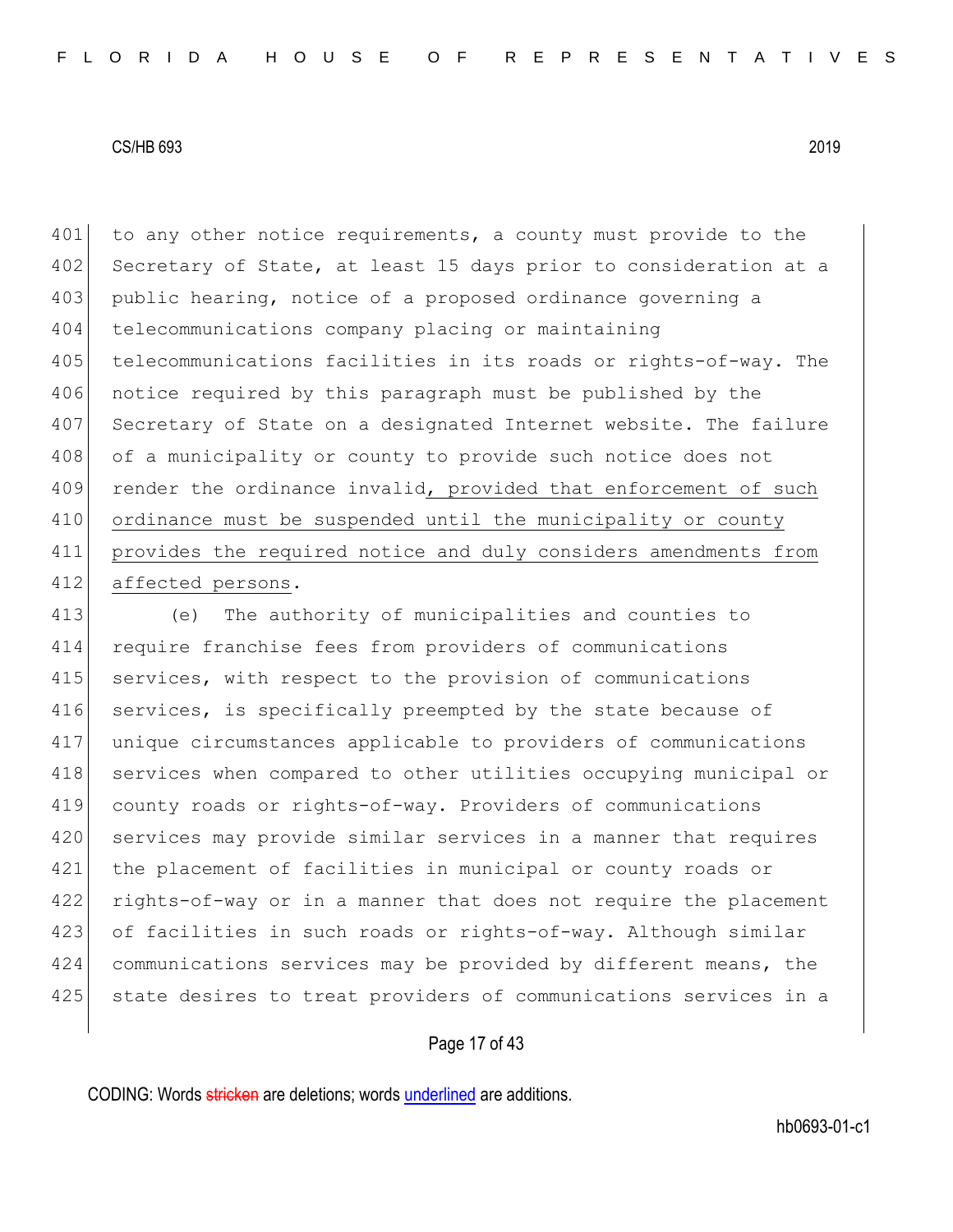426 nondiscriminatory manner and to have the taxes, franchise fees, 427 and other fees, costs, and financial or regulatory exactions 428 paid by or imposed on providers of communications services be 429 competitively neutral. Municipalities and counties retain all 430 existing authority, if any, to collect franchise fees from users 431 or occupants of municipal or county roads or rights-of-way other 432 than providers of communications services, and the provisions of 433 this subsection shall have no effect upon this authority. The 434 provisions of this subsection do not restrict the authority, if 435 any, of municipalities or counties or other governmental 436 entities to receive reasonable rental fees based on fair market 437 value for the use of public lands and buildings on property 438 outside the public roads or rights-of-way for the placement of 439 communications antennas and towers.

440 (f) Except as expressly allowed or authorized by general 441 law and except for the rights-of-way permit fees subject to 442 paragraph (c), a municipality or county may not levy on a 443 provider of communications services a tax, fee, or other charge 444 or imposition for operating as a provider of communications 445 services within the jurisdiction of the municipality or county 446 which is in any way related to using its roads or rights-of-way. 447 A municipality or county may not require or solicit in-kind 448 compensation, except as otherwise provided in s. 202.24(2)(c)8. 449 or s. 610.109, provided that the in-kind compensation is not a 450 franchise fee under federal law. Nothing in this paragraph shall

# Page 18 of 43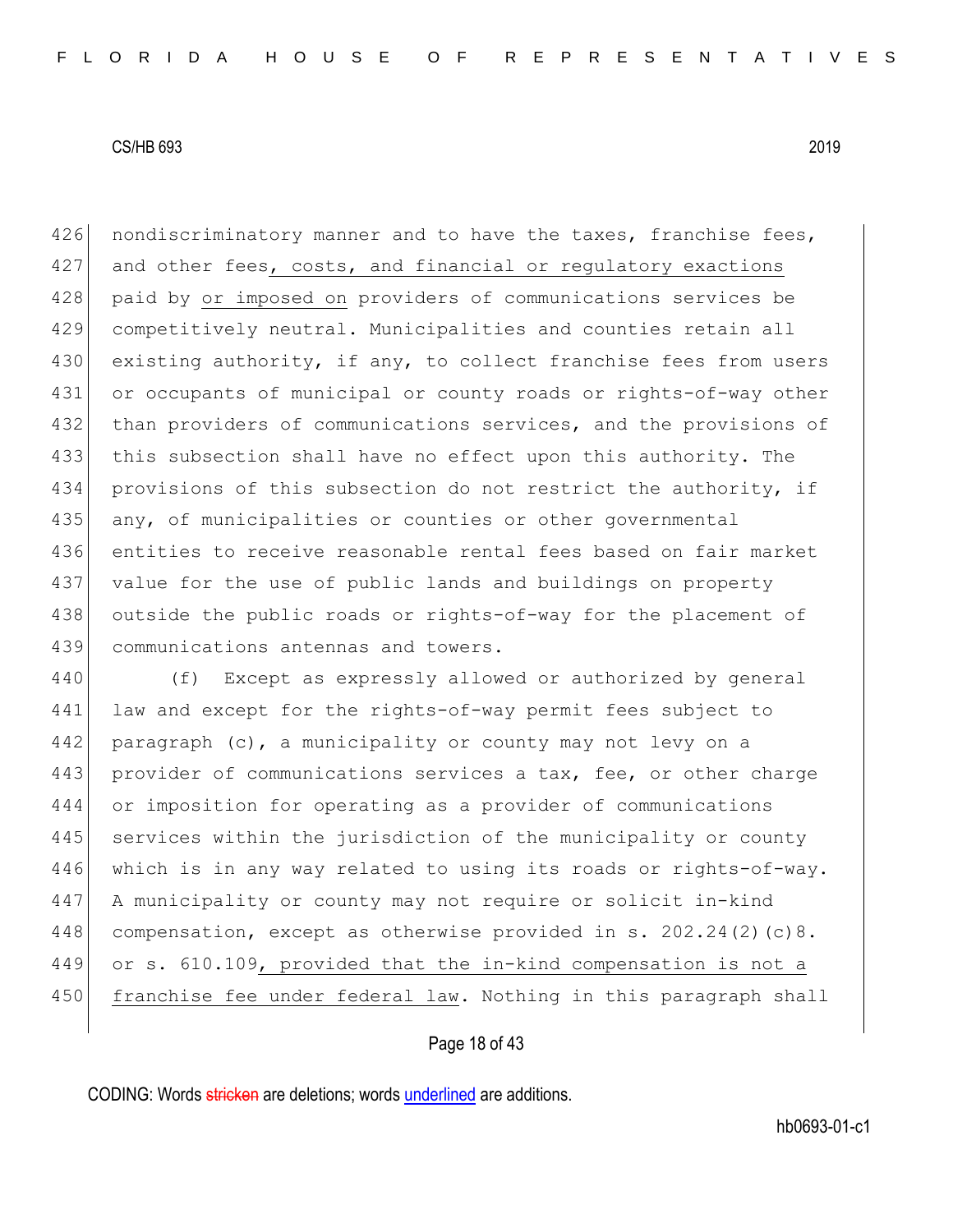451 impair any ordinance or agreement in effect on May 22, 1998, or 452 any voluntary agreement entered into subsequent to that date, 453 which provides for or allows in-kind compensation by a 454 telecommunications company.

455 (g) A municipality or county may not use its authority 456 over the placement of facilities in its roads and rights-of-way 457 as a basis for asserting or exercising regulatory control over a 458 provider of communications services regarding matters within the 459 exclusive jurisdiction of the Florida Public Service Commission 460 or the Federal Communications Commission, including, but not 461 limited to, the operations, systems, equipment, technology, 462 qualifications, services, service quality, service territory, 463 and prices of a provider of communications services. A 464 municipality or county may not require a permit for the 465 maintenance, repair, replacement, extension, or upgrade of 466 existing aerial wireline communications facilities on utility 467 poles or for aerial wireline facilities between existing 468 wireline communications facility attachments on utility poles by 469 a communications services provider. However, a municipality or 470 county may require a right-of-way permit for work that involves 471 excavation, closure of a sidewalk, or closure of a vehicular 472 lane, unless the provider is making emergency restoration or 473 repair work to existing facilities. A permit application 474 required by an authority under this section for the placement of 475 communications facilities must be processed and acted upon

Page 19 of 43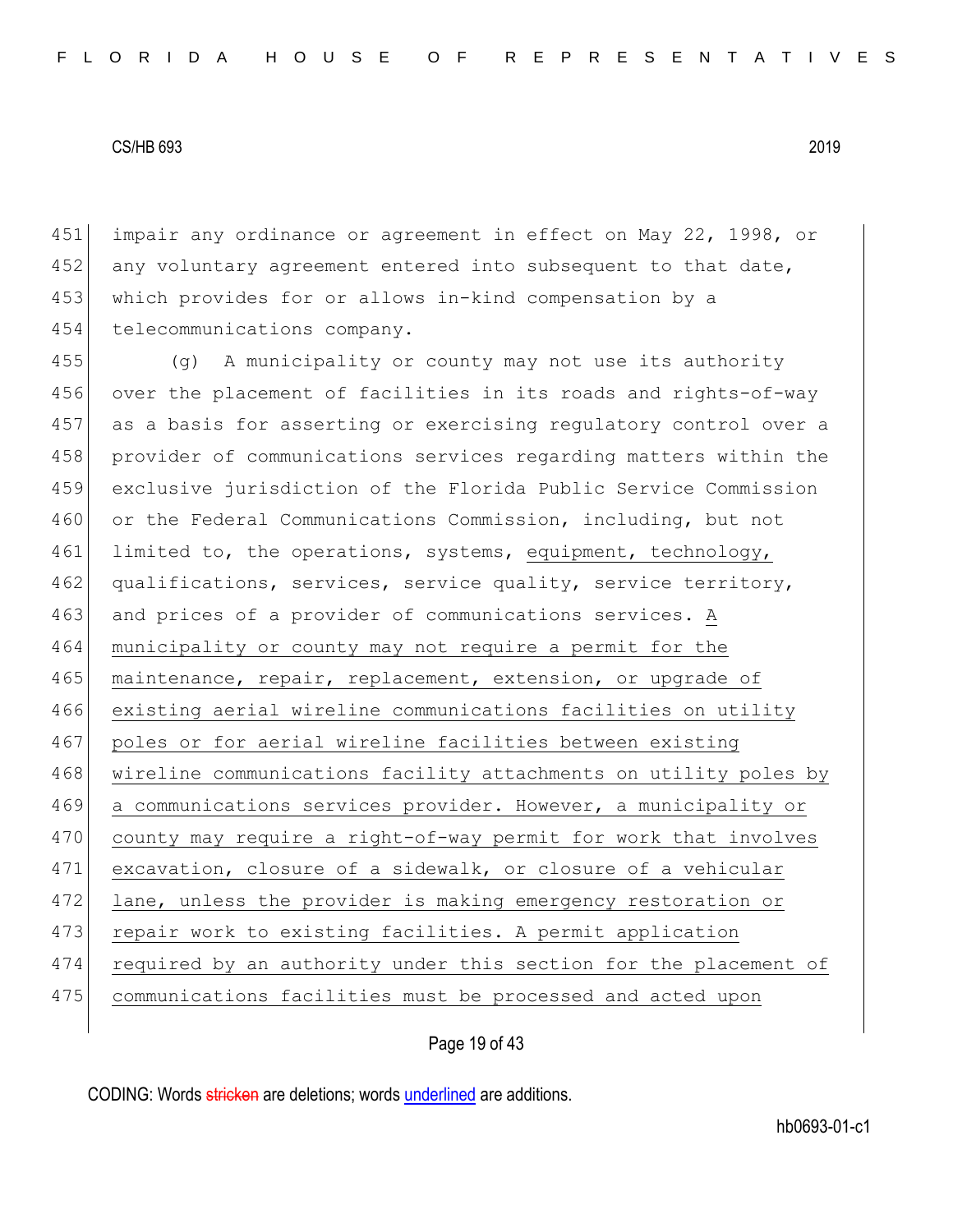476 consistent with the timeframes provided in subparagraphs 477 (7)(d)7.-9. In addition, a municipality or county may not 478 require any permit or other approval, fee, charge, or cost, or 479 other exaction for the maintenance, repair, replacement, 480 extension, or upgrade of existing aerial or underground 481 communications facilities located on private property outside of 482 the public rights-of-way.

483 (h) A provider of communications services that has 484 obtained permission to occupy the roads or rights-of-way of an 485 incorporated municipality pursuant to s. 362.01 or that is 486 otherwise lawfully occupying the roads or rights-of-way of a 487 municipality or county shall not be required to obtain consent 488 to continue such lawful occupation of those roads or rights-of-489 way; however, nothing in this paragraph shall be interpreted to 490 limit the power of a municipality or county to adopt or enforce 491 reasonable rules or regulations as provided in this section and 492 consistent with chapters 202, 364, and 610. Any such rules or 493 regulations must be in writing, and providers of communications 494 services in the municipality or county must be given at least 60 495 days advance written notice of any changes to the rules and

496 regulations.

497 (i) Except as expressly provided in this section, this 498 section does not modify the authority of municipalities and 499 counties to levy the tax authorized in chapter 202 or the duties 500 of providers of communications services under ss. 337.402-

# Page 20 of 43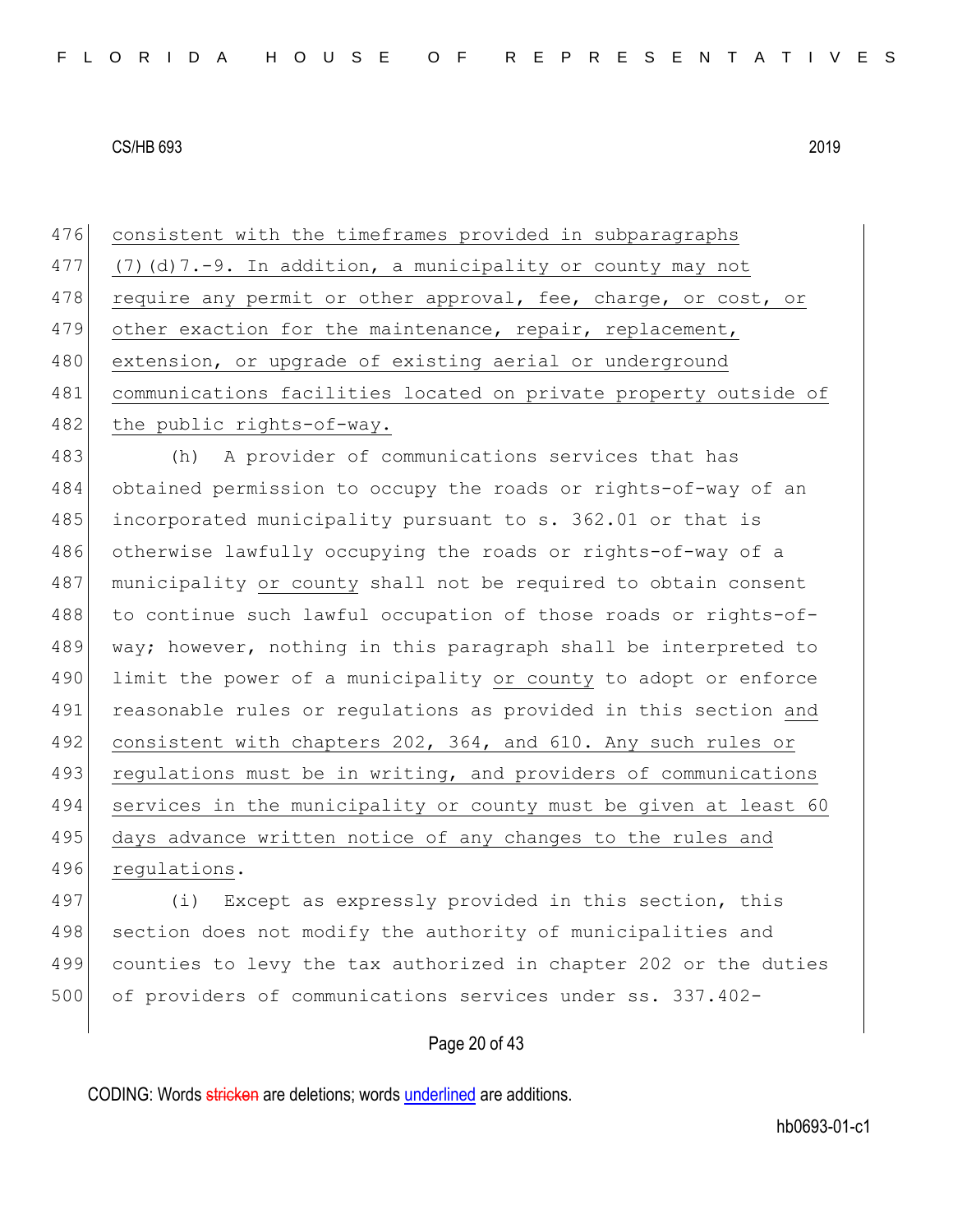501 337.404. This section does not apply to building permits, pole 502 attachments, or private roads, private easements, and private 503 rights-of-way.

504 (j) Pursuant to this paragraph, any county or municipality 505 may by ordinance change either its election made on or before 506 July 16, 2001, under paragraph (c) or an election made under 507 this paragraph.

508  $\vert$  1.a. If a municipality or charter county changes its 509 election under this paragraph in order to exercise its authority 510 to require and collect permit fees in accordance with this 511 subsection, the rate of the local communications services tax 512 imposed by such jurisdiction pursuant to ss. 202.19 and 202.20 513 shall automatically be reduced by the sum of  $0.12$  percent plus 514 the percentage, if any, by which such rate was increased  $515$  pursuant to sub-subparagraph  $(e)1.b.$ 

516 b. If a municipality or charter county changes its 517 election under this paragraph in order to discontinue requiring 518 and collecting permit fees, the rate of the local communications 519 services tax imposed by such jurisdiction pursuant to ss. 202.19 520 and 202.20 may be increased by ordinance or resolution by an 521 amount not to exceed 0.24 percent.

 $522$   $2.a.$  If a noncharter county changes its election under 523 this paragraph in order to exercise its authority to require and 524 collect permit fees in accordance with this subsection, the rate 525 of the local communications services tax imposed by such

Page 21 of 43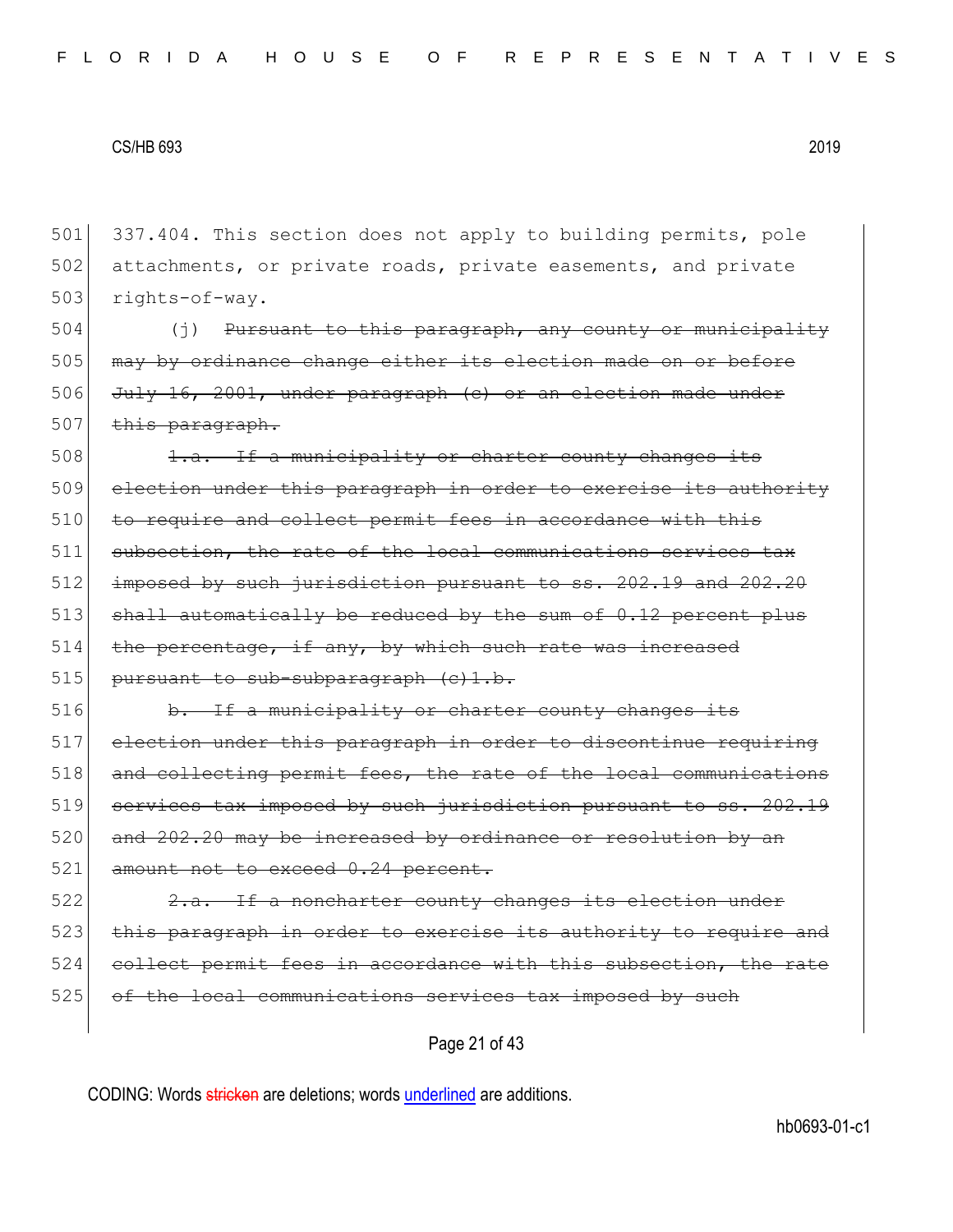526 <del>jurisdiction pursuant to ss. 202.19 and 202.20 shall</del>  $527$  automatically be reduced by the percentage, if any, by which  $528$  such rate was increased pursuant to sub-subparagraph (c)2.b. 529 b. If a noncharter county changes its election under this 530 paragraph in order to discontinue requiring and collecting 531 permit fees, the rate of the local communications services tax 532 imposed by such jurisdiction pursuant to ss. 202.19 and 202.20 533 may be increased by ordinance or resolution by an amount not to 534 exceed 0.24 percent. 535 3.a. Any change of election pursuant to this paragraph and

536 any tax rate change resulting from such change of election shall 537 be subject to the notice requirements of s. 202.21; however, no 538 such change of election shall become effective prior to January  $539$   $\frac{1}{2}$  2003.

540 b. Any county or municipality changing its election under 541 this paragraph in order to exercise its authority to require and 542 collect permit fees shall, in addition to complying with the 543 notice requirements under s. 202.21, provide to all dealers 544 providing communications services in such jurisdiction written 545 notice of such change of election by September 1 immediately 546 preceding the January 1 on which such change of election becomes 547 effective. For purposes of this sub-subparagraph, dealers 548 providing communications services in such jurisdiction shall 549 include every dealer reporting tax to such jurisdiction pursuant  $550$  to s. 202.37 on the return required under s. 202.27 to be filed

Page 22 of 43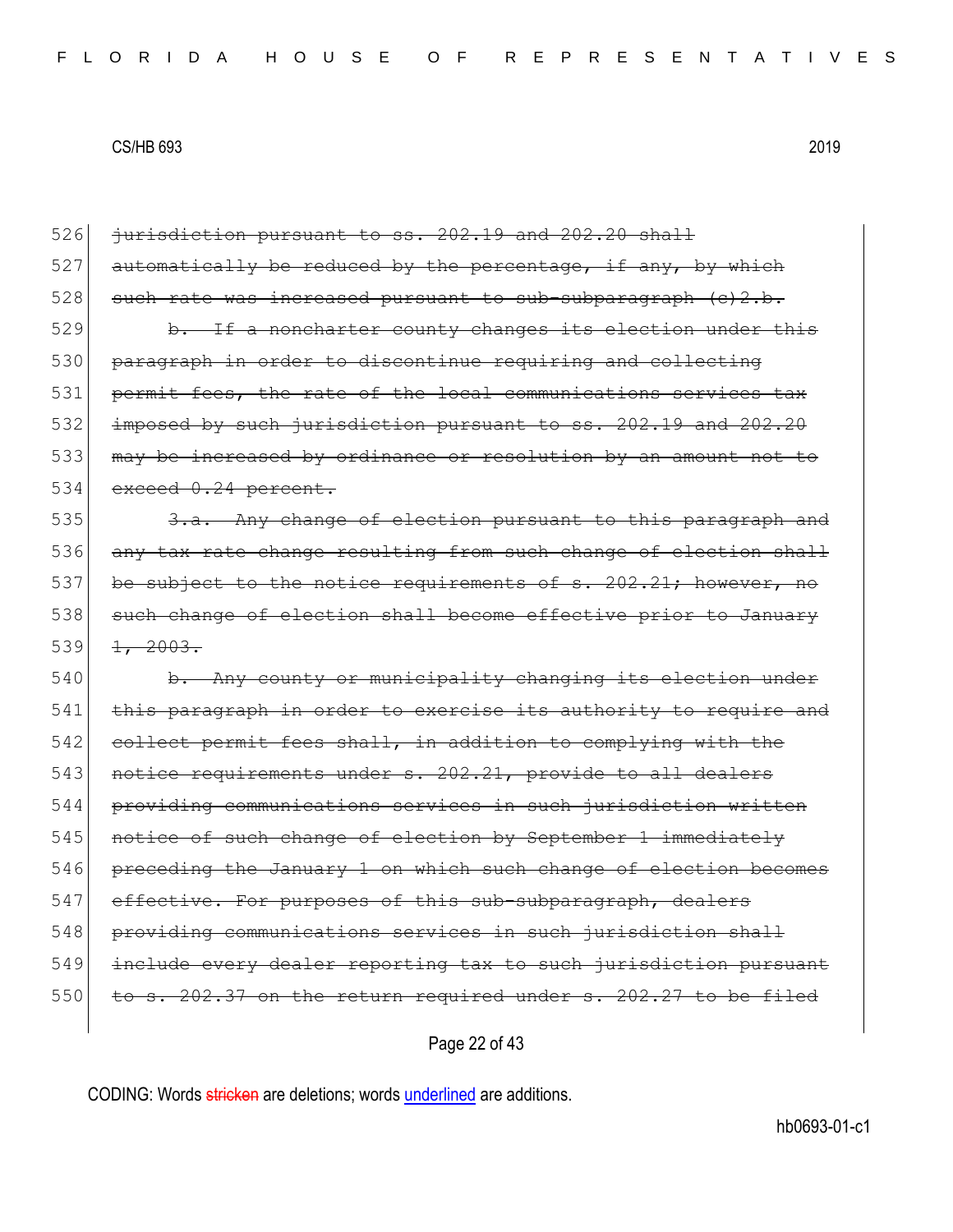|     | 551 on or before the 20th day of May immediately preceding the   |
|-----|------------------------------------------------------------------|
| 552 | January 1 on which such change of election becomes effective.    |
| 553 | $\{k\}$ Notwithstanding the provisions of s. 202.19, when a      |
| 554 | local communications services tax rate is changed as a result of |
| 555 | an election made or changed under this subsection, such rate may |
| 556 | shall not be rounded to tenths.                                  |
|     |                                                                  |

557 (6)

558 (e) This subsection does not alter any provision of this 559 section or s. 202.24 relating to taxes, fees, or other charges 560 or impositions by a municipality or county on a dealer of 561 communications services or authorize that any charges be 562 assessed on a dealer of communications services, except as 563 specifically set forth herein. A municipality or county may not 564 charge a pass-through provider any amounts other than the 565 charges under this subsection as a condition to the placement or 566 maintenance of a communications facility in the roads or rights-567 of-way of a municipality or county by a pass-through provider, 568 except that a municipality or county may impose permit fees on a 569 pass-through provider consistent with paragraph (3)(c)  $\pm f$  the 570 municipality or county elects to exercise its authority to 571 collect permit fees under paragraph (3)(c).

572 (f) The charges under this subsection do not apply to 573 communications facilities placed in a municipality's or county's 574 rights-of-way prior to the effective date of this subsection 575 with permission from the municipality or county, if any was

# Page 23 of 43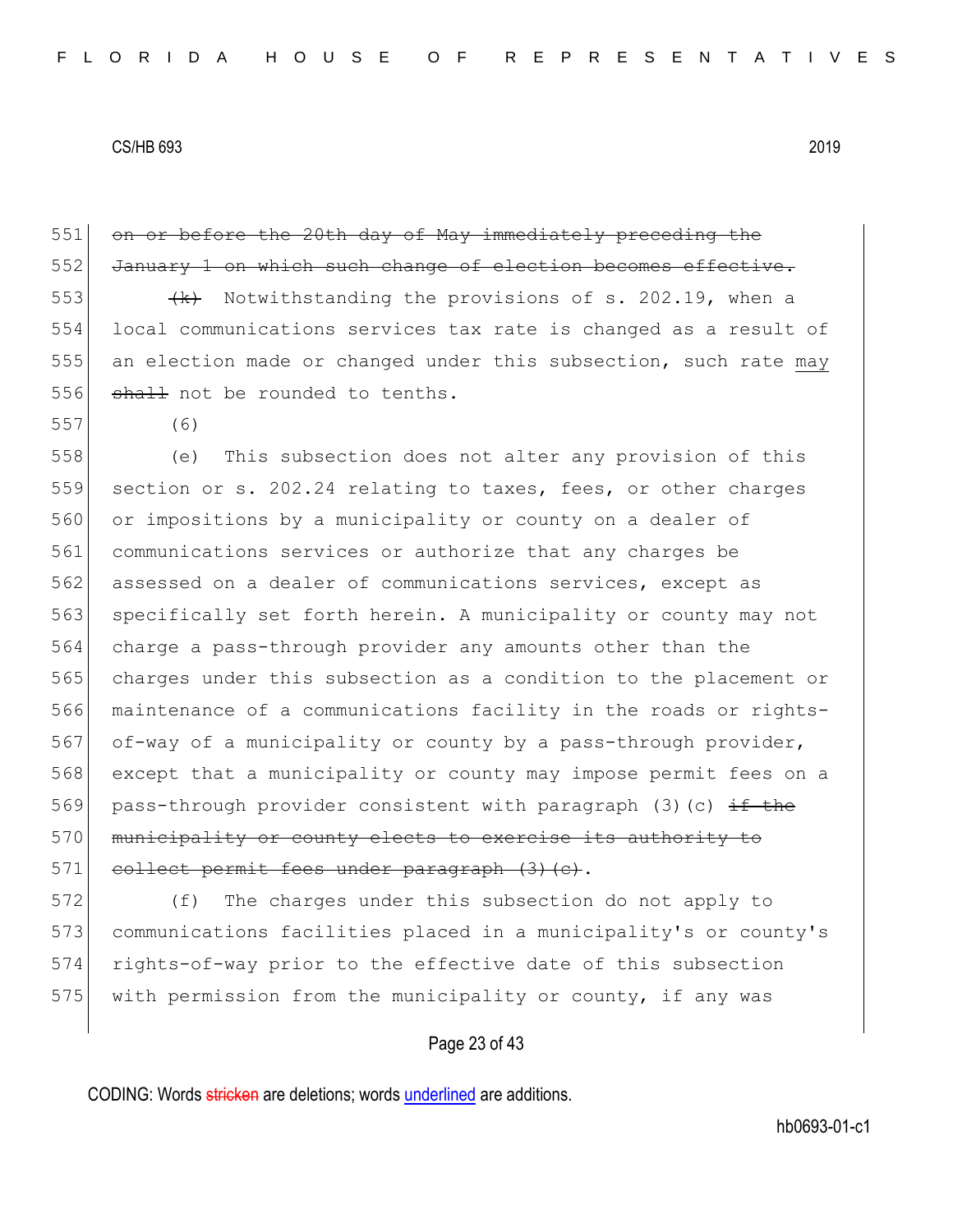576 required, except to the extent the facilities of a pass-through 577 provider were subject to per linear foot or mile charges in 578 effect as of October 1, 2001, in which case the municipality or 579 county may only impose on a pass-through provider charges 580 consistent with paragraph (b) or paragraph (c) for such 581 facilities. Notwithstanding the foregoing, this subsection does 582 not impair any written agreement between a pass-through provider 583 and a municipality or county imposing per linear foot or mile 584 charges for communications facilities placed in municipal or 585 county roads or rights-of-way that is in effect prior to the 586 effective date of this subsection. Upon the termination or 587 expiration of any such written agreement, any charges imposed 588 must shall be consistent with this section paragraph (b) or 589 paragraph (c). Notwithstanding the foregoing, until October 1, 590 2005, this subsection shall not affect a municipality or county 591 continuing to impose charges in excess of the charges authorized 592 in this subsection on facilities of a pass-through provider  $593$  is not a dealer of communications services in the state 594 chapter 202, but only to the extent such charges were imposed by 595 municipal or county ordinance or resolution adopted prior 596 February 1, 2002. Effective October 1, 2005, any charges imposed 597 shall be consistent with paragraph (b) or paragraph (c). 598 (7) 599 (b) As used in this subsection, the term: 600 1. "Antenna" means communications equipment that transmits

# Page 24 of 43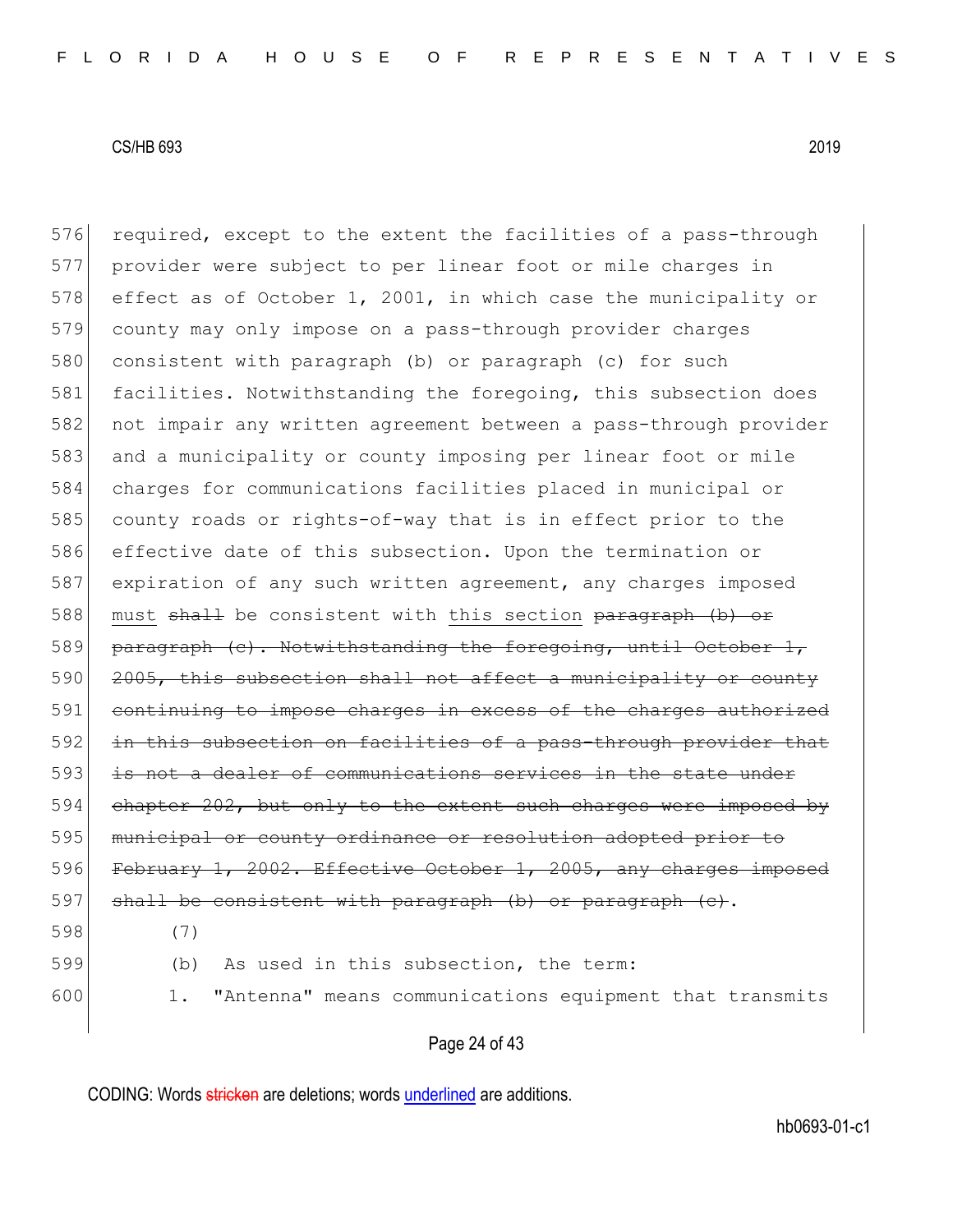601 or receives electromagnetic radio frequency signals used in 602 providing wireless services.

603 2. "Applicable codes" means uniform building, fire, 604 electrical, plumbing, or mechanical codes adopted by a 605 recognized national code organization or local amendments to 606 those codes enacted solely to address threats of destruction of 607 property or injury to persons, or local codes or ordinances 608 adopted to implement this subsection. The term includes 609 objective design standards adopted by ordinance that may require  $610$  a new utility pole that replaces an existing utility pole to be  $611$  of substantially similar design, material, and color or that may 612 require reasonable spacing requirements concerning the location 613 of ground-mounted equipment. The term includes objective design  $614$  standards adopted by ordinance that may require a small wireless  $615$  facility to meet reasonable location context, color, stealth, 616 and concealment requirements; however, such design standards may  $617$  be waived by the authority upon a showing that the design  $618$  standards are not reasonably compatible for the particular 619 location of a small wireless facility or that the design 620 standards impose an excessive expense. The waiver shall be  $621$  granted or denied within 45 days after the date of the request. 622 3. "Applicant" means a person who submits an application 623 and is a wireless provider.

624 4. "Application" means a request submitted by an applicant 625 to an authority for a permit to collocate small wireless

Page 25 of 43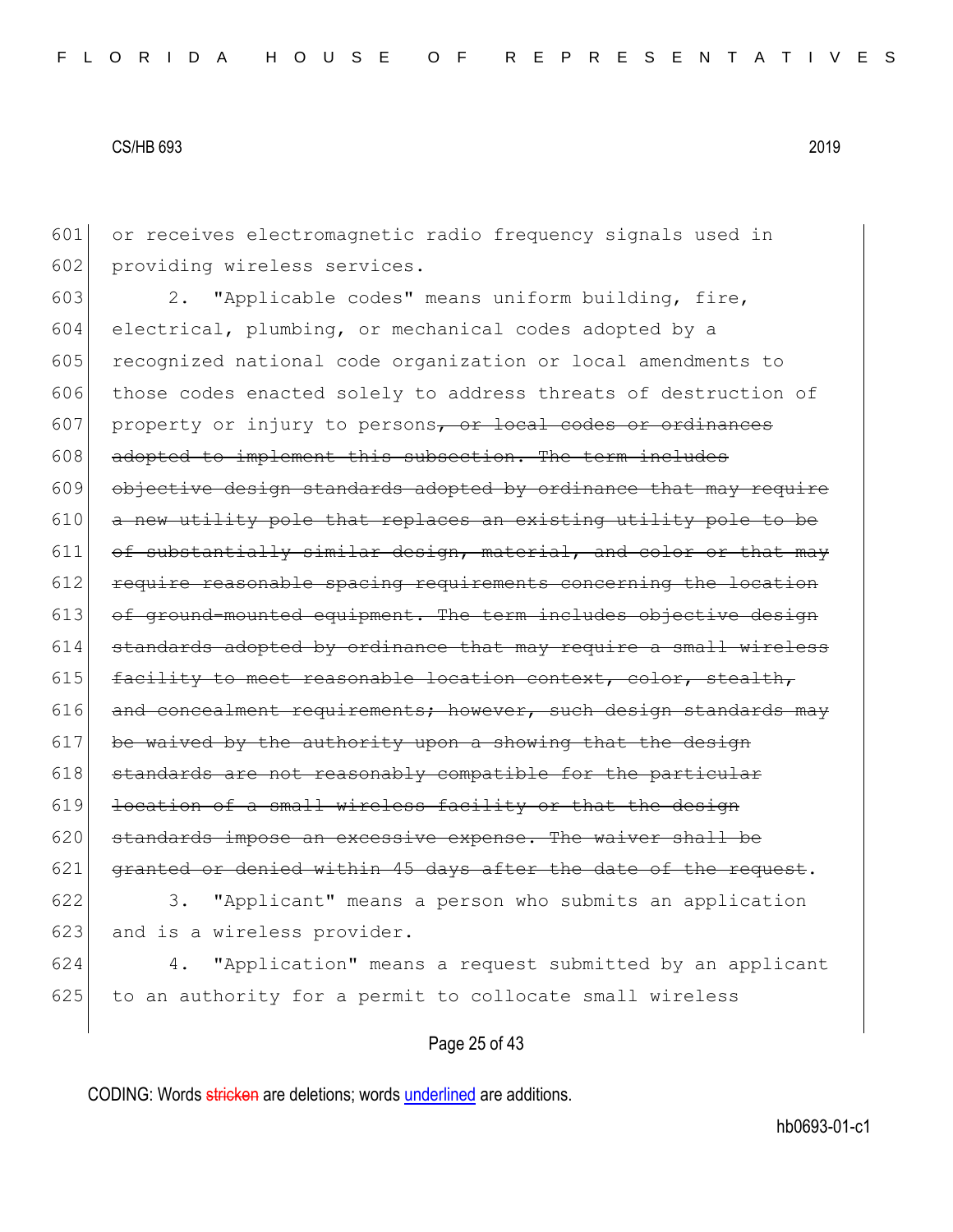| 626 | facilities or to place a new utility pole used to support a      |
|-----|------------------------------------------------------------------|
| 627 | small wireless facility.                                         |
| 628 | "Authority" means a county or municipality having<br>5.          |
| 629 | jurisdiction and control of the rights-of-way of any public      |
| 630 | road. The term does not include the Department of                |
| 631 | Transportation. Rights-of-way under the jurisdiction and control |
| 632 | of the department are excluded from this subsection.             |
| 633 | "Authority utility pole" means a utility pole owned by<br>6.     |
| 634 | an authority in the right-of-way. The term does not include a    |
| 635 | utility pole owned by a municipal electric utility, a utility    |
| 636 | pole used to support municipally owned or operated electric      |
| 637 | distribution facilities, or a utility pole located in the right- |
| 638 | of-way within:                                                   |
| 639 | a. A retirement community that:                                  |
| 640 | Is deed restricted as housing for older persons as<br>(T)        |
| 641 | defined in s. 760.29(4)(b);                                      |
| 642 | (II) Has more than 5,000 residents; and                          |
| 643 | (III) Has underground utilities for electric transmission        |
| 644 | or distribution.                                                 |
| 645 | b. A municipality that:                                          |
| 646 | Is located on a coastal barrier island as defined in<br>$(\top)$ |
| 647 | s. $161.053(1)(b)3.$ ;                                           |
| 648 | (II) Has a land area of less than 5 square miles;                |
| 649 | (III) Has less than 10,000 residents; and                        |
| 650 | Has, before July 1, 2017, received referendum<br>(TV)            |
|     |                                                                  |

# Page 26 of 43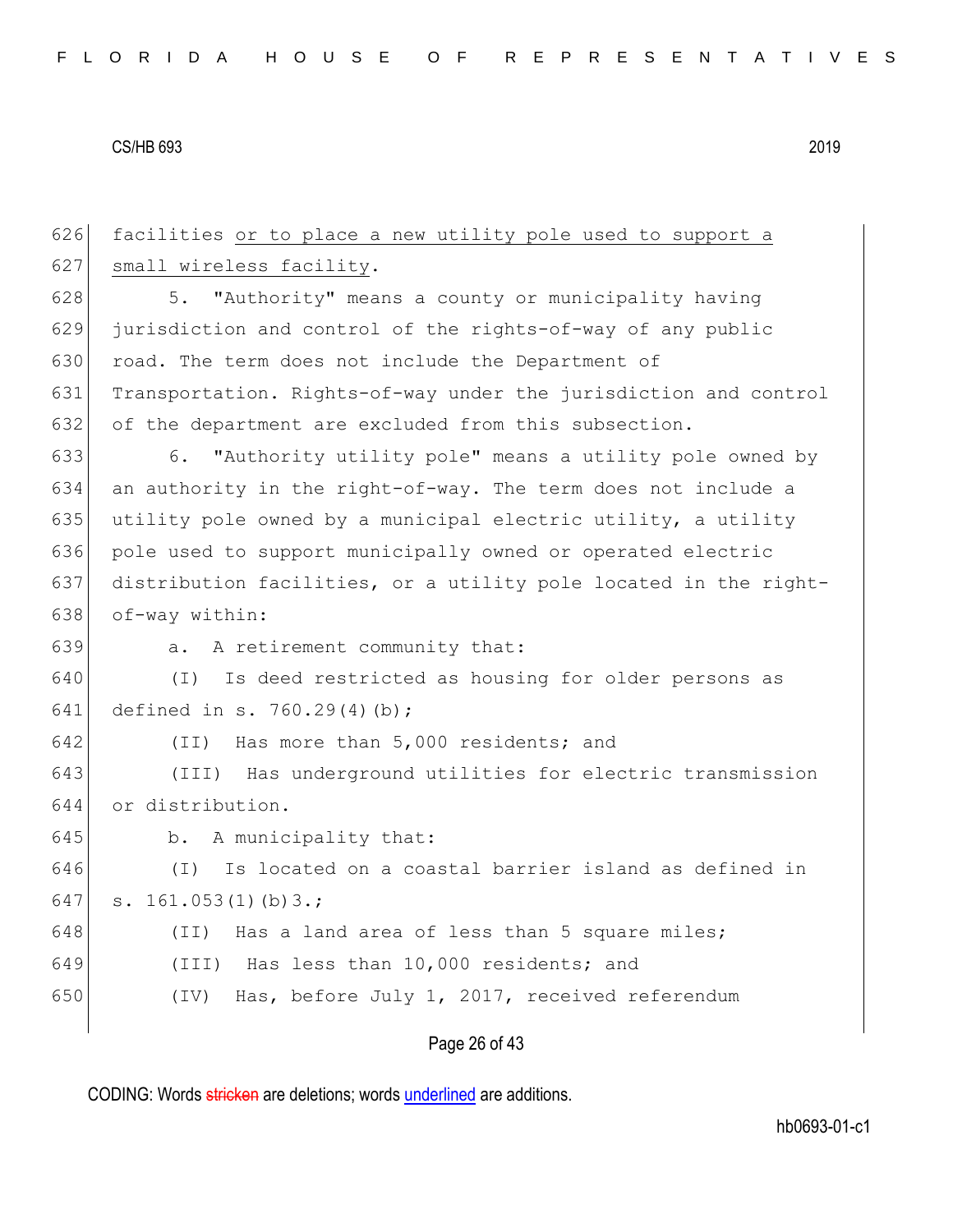651 approval to issue debt to finance municipal-wide undergrounding 652 of its utilities for electric transmission or distribution.

653 7. "Collocate" or "collocation" means to install, mount, maintain, modify, operate, or replace one or more wireless facilities on, under, within, or adjacent to a wireless support structure or utility pole. The term does not include the installation of a new utility pole or wireless support structure 658 in the public rights-of-way.

659 8. "FCC" means the Federal Communications Commission.

660 9. "Micro wireless facility" means a small wireless 661 facility having dimensions no larger than 24 inches in length, 662 15 inches in width, and 12 inches in height and an exterior 663 antenna, if any, no longer than 11 inches.

664 10. "Small wireless facility" means a wireless facility 665 that meets the following qualifications:

666 666 666 a. Each antenna associated with the facility is located 667 inside an enclosure of no more than 6 cubic feet in volume or, 668 in the case of antennas that have exposed elements, each antenna 669 and all of its exposed elements could fit within an enclosure of 670 no more than 6 cubic feet in volume; and

671 b. All other wireless equipment associated with the 672 facility is cumulatively no more than 28 cubic feet in volume. 673 The following types of associated ancillary equipment are not 674 included in the calculation of equipment volume: electric 675 meters, concealment elements, telecommunications demarcation

# Page 27 of 43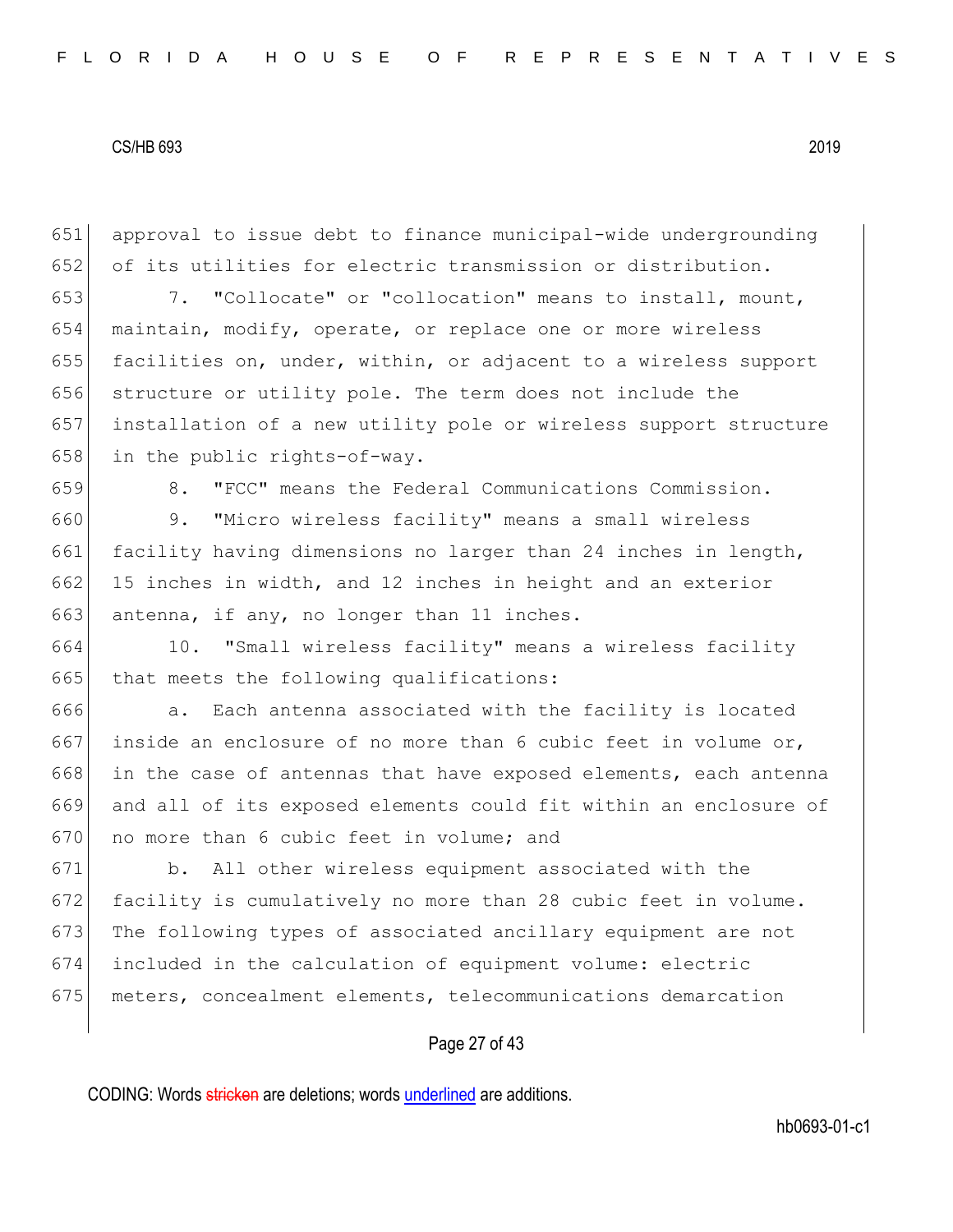676 boxes, ground-based enclosures, grounding equipment, power 677 transfer switches, cutoff switches, vertical cable runs for the 678 connection of power and other services, and utility poles or 679 other support structures.

680 11. "Utility pole" means a pole or similar structure that 681 is used in whole or in part to provide communications services 682 or for electric distribution, lighting, traffic control, 683 signage, or a similar function. The term includes the vertical 684 support structure for traffic lights but does not include a 685 horizontal structure to which signal lights or other traffic 686 control devices are attached and does not include a pole or 687 similar structure 15 feet in height or less unless an authority 688 grants a waiver for such pole.

689 12. "Wireless facility" means equipment at a fixed location which enables wireless communications between user equipment and a communications network, including radio transceivers, antennas, wires, coaxial or fiber-optic cable or other cables, regular and backup power supplies, and comparable equipment, regardless of technological configuration, and equipment associated with wireless communications. The term includes small wireless facilities. The term does not include:

697 a. The structure or improvements on, under, within, or 698 adjacent to the structure on which the equipment is collocated; 699 b. Wireline backhaul facilities; or 700 c. Coaxial or fiber-optic cable that is between wireless

### Page 28 of 43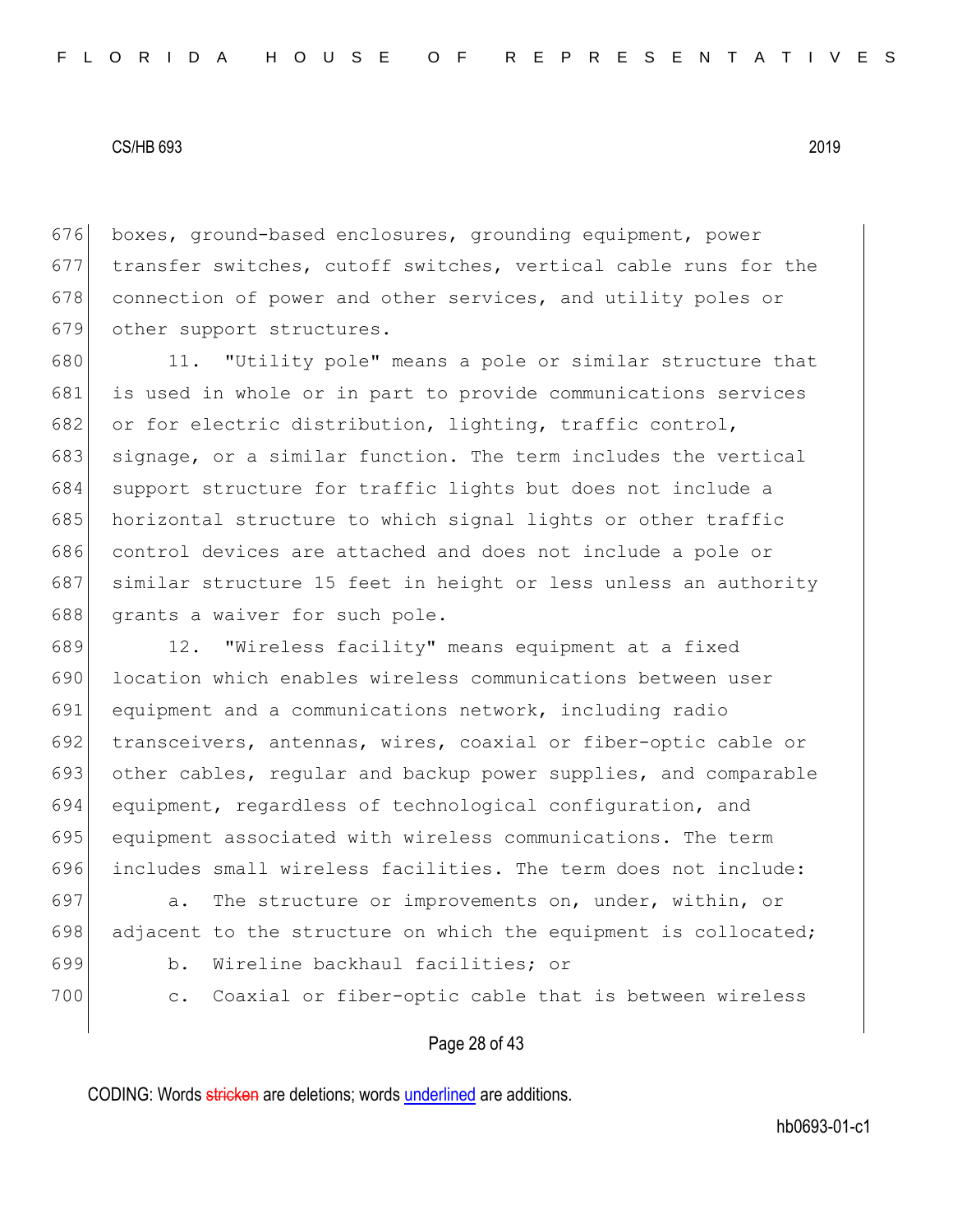701 structures or utility poles or that is otherwise not immediately 702 adjacent to or directly associated with a particular antenna. 703 13. "Wireless infrastructure provider" means a person who 704 has been certificated under chapter 364 to provide 705 telecommunications service in the state or under chapter 610 to 706 provide cable or video services in this state, or that person's 707 affiliate, and who builds or installs wireless communication 708 transmission equipment, wireless facilities, or wireless support 709 structures but is not a wireless services provider.

710 14. "Wireless provider" means a wireless infrastructure 711 provider or a wireless services provider.

712 15. "Wireless services" means any services provided using 713 licensed or unlicensed spectrum, whether at a fixed location or 714 mobile, using wireless facilities.

715 16. "Wireless services provider" means a person who 716 provides wireless services.

717 17. "Wireless support structure" means a freestanding 718 structure, such as a monopole, a quyed or self-supporting tower, 719 or another existing or proposed structure designed to support or 720 capable of supporting wireless facilities. The term does not 721 include a utility pole, pedestal, or other support structure for 722 ground-based equipment not mounted on a utility pole that are 723 less than 10 feet in height.

724 (c) Except as provided in this subsection, an authority 725 may not prohibit, regulate, or charge for the collocation of

# Page 29 of 43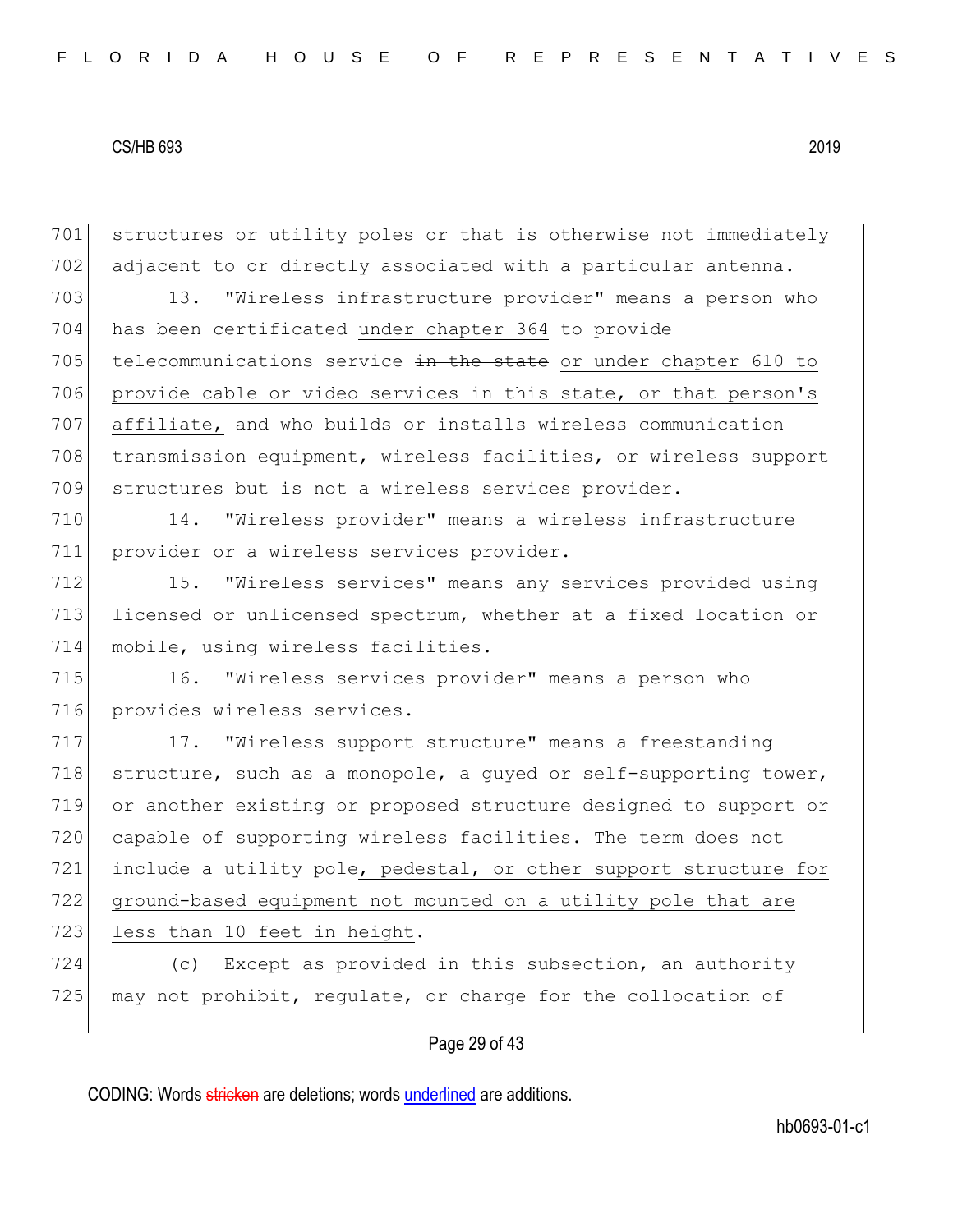726 small wireless facilities in the public rights-of-way or for the 727 installation, maintenance, modification, operation, or 728 replacement of utility poles used for the collocation of small 729 wireless facilities in the public rights-of-way.

730 (d) An authority may require a registration process and 731 permit fees in accordance with subsection (3). An authority 732 shall accept applications for permits and shall process and 733 issue permits subject to the following requirements:

734 1. An authority may not directly or indirectly require an 735 applicant to perform services unrelated to the collocation for 736 which approval is sought, such as in-kind contributions to the 737 authority, including reserving fiber, conduit, or pole space for 738 the authority.

739 2. An applicant may not be required to provide more 740 information to obtain a permit than is necessary to demonstrate 741 the applicant's compliance with applicable codes for the 742 placement of small wireless facilities in the locations 743 identified in the application. An applicant may not be required 744 to provide inventories, maps, or locations of communications 745 facilities in the right-of-way other than as necessary to avoid 746 interference with other at-grade facilities located at the 747 specific location proposed for a small wireless facility or 748 within 25 feet of such location. 749 3. An authority may not: 750 a. Require the placement of small wireless facilities on

# Page 30 of 43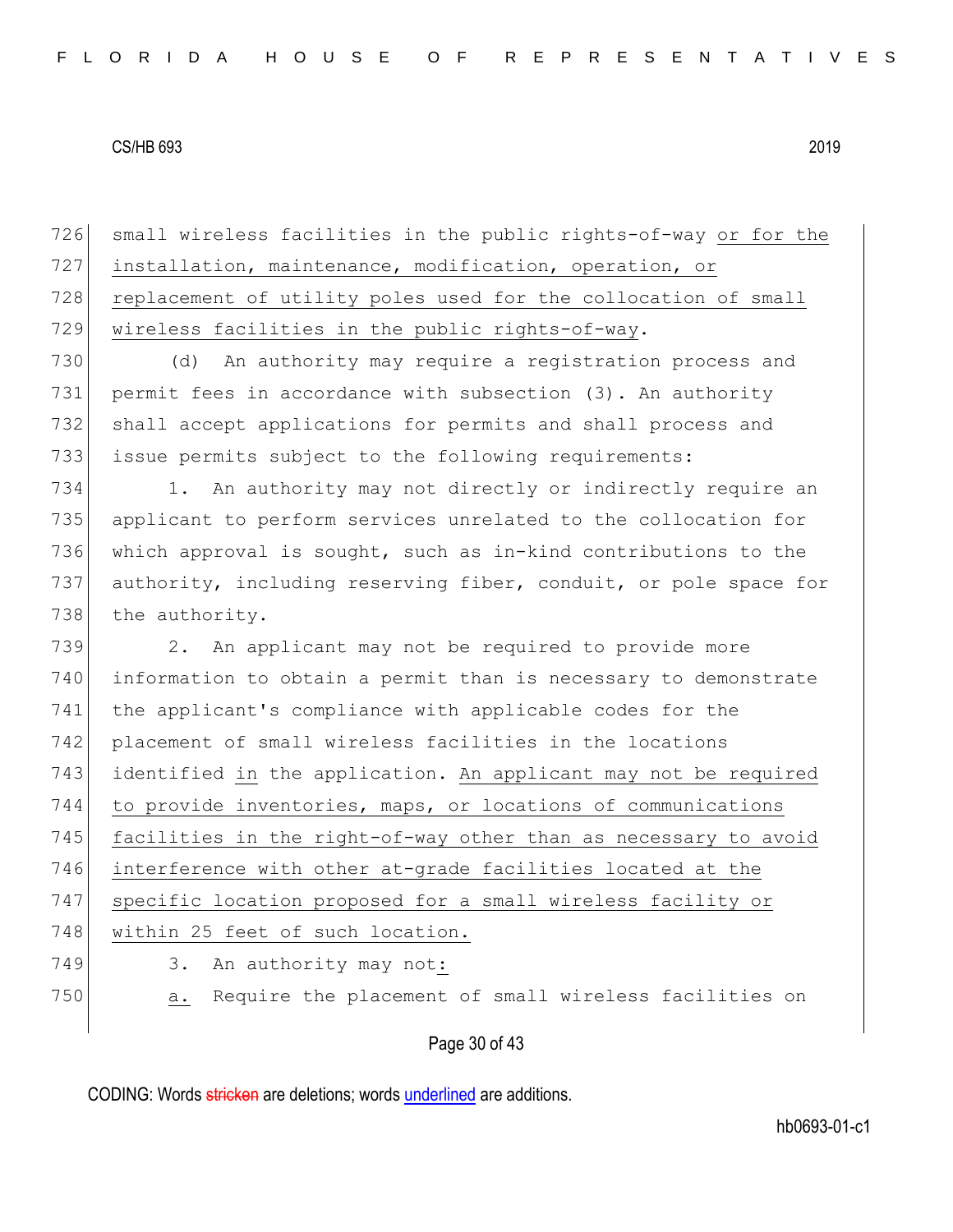| 751 | any specific utility pole or category of poles; or                   |
|-----|----------------------------------------------------------------------|
| 752 | Require the placement of multiple antenna systems on a<br>b.         |
| 753 | single utility pole;                                                 |
| 754 | Require a demonstration that collocation of a small<br>$\mathbb C$ . |
| 755 | wireless facility on an existing structure is not legally or         |
| 756 | technically possible as a condition for granting a permit for        |
| 757 | the collocation of a small wireless facility on a new utility        |
| 758 | pole;                                                                |
| 759 | Require compliance with an authority's provisions<br>d.              |
| 760 | regarding placement of small wireless facilities or new utility      |
| 761 | poles to support small wireless facilities in rights-of-way          |
| 762 | under the control of the department unless the authority has         |
| 763 | received a delegation from the department for the location of        |
| 764 | the small wireless facility or utility pole, or require such         |
| 765 | compliance as a condition to receive a permit that is ancillary      |
| 766 | to the permit for collocation of a small wireless facility,          |
| 767 | including an electrical permit;                                      |
| 768 | Require a meeting before filing an application;<br>е.                |
| 769 | Require direct or indirect public notification or a<br>f.            |
| 770 | public meeting for the placement of communication facilities in      |
| 771 | the right-of-way;                                                    |
| 772 | Limit the size or configuration of a small wireless<br>g.            |
| 773 | facility or any of its components if the small wireless facility     |
| 774 | complies with the size limits in this subsection;                    |
| 775 | Prohibit the installation of a new utility pole used to<br>h.        |
|     |                                                                      |

Page 31 of 43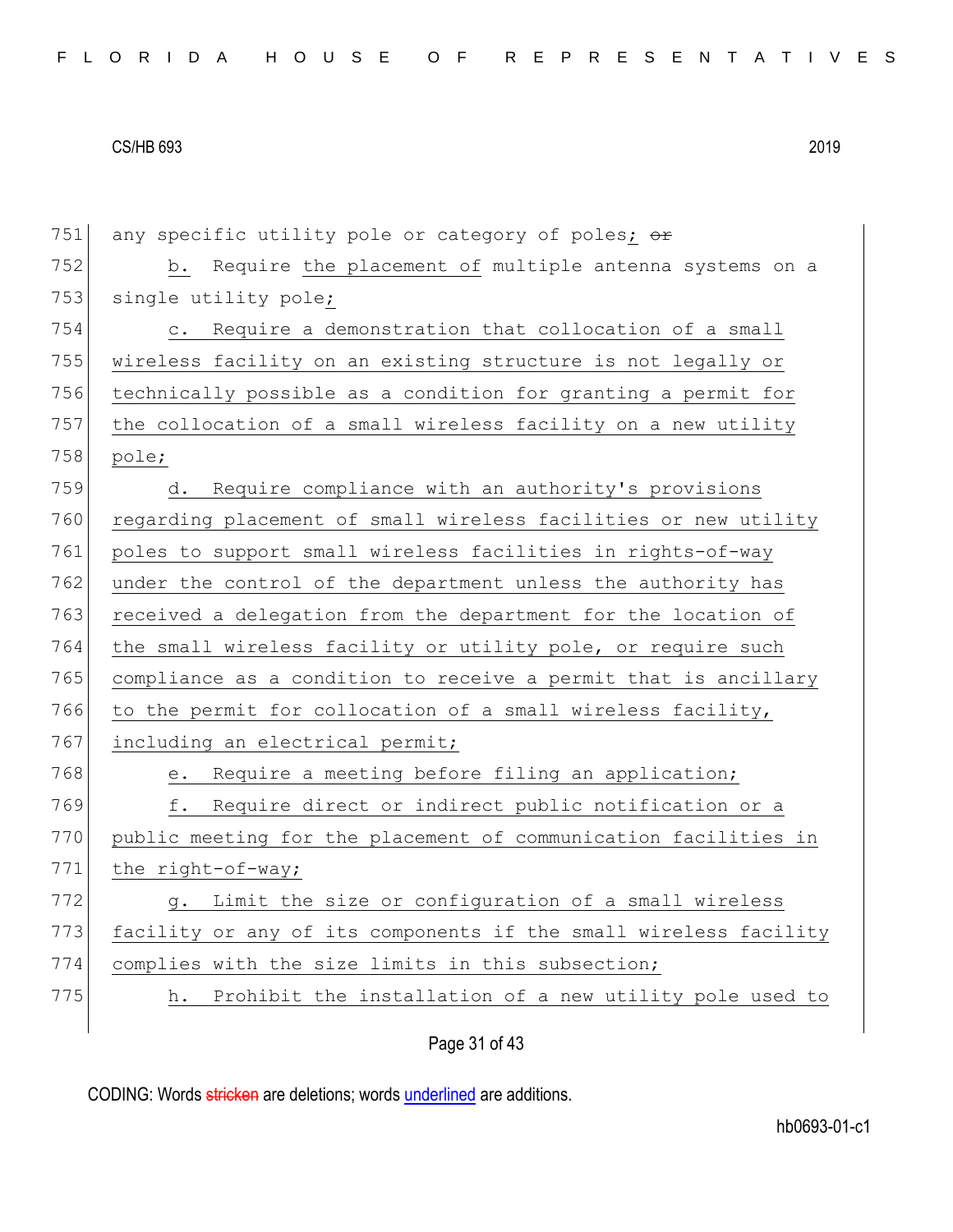| 776 | support the collocation of a small wireless facility if the           |
|-----|-----------------------------------------------------------------------|
| 777 | installation otherwise meets the requirements of this                 |
| 778 | subsection;                                                           |
| 779 | Require that any component of a small wireless facility<br>i.         |
| 780 | be placed underground; or                                             |
| 781 | Require that any existing communication facility be<br>$\mathbf{i}$ . |
| 782 | placed underground, except as provided in ss. 337.403 and             |
| 783 | 337.404.                                                              |
| 784 | 4.<br>Subject to sub-subparagraph (f) 6.b., an authority may          |
| 785 | not limit the placement, by minimum separation distances, of          |
| 786 | small wireless facilities, utility poles on which small wireless      |
| 787 | facilities are or will be collocated, or other at-grade               |
| 788 | communications facilities by minimum separation distances.            |
| 789 | However, within 14 days after the date of filing the                  |
| 790 | application, an authority may request that the proposed location      |
| 791 | of a small wireless facility be moved to another location in the      |
| 792 | right-of-way and placed on an alternative authority utility pole      |
| 793 | or support structure or placed on may place a new utility pole.       |
| 794 | The authority and the applicant may negotiate the alternative         |
| 795 | location, including any objective design standards and                |
| 796 | reasonable spacing requirements for ground-based equipment, for       |
| 797 | 30 days after the date of the request. At the conclusion of the       |
| 798 | negotiation period, if the alternative location is accepted by        |
| 799 | the applicant, the applicant must notify the authority of such        |
| 800 | acceptance and the application shall be deemed granted for any        |
|     |                                                                       |

# Page 32 of 43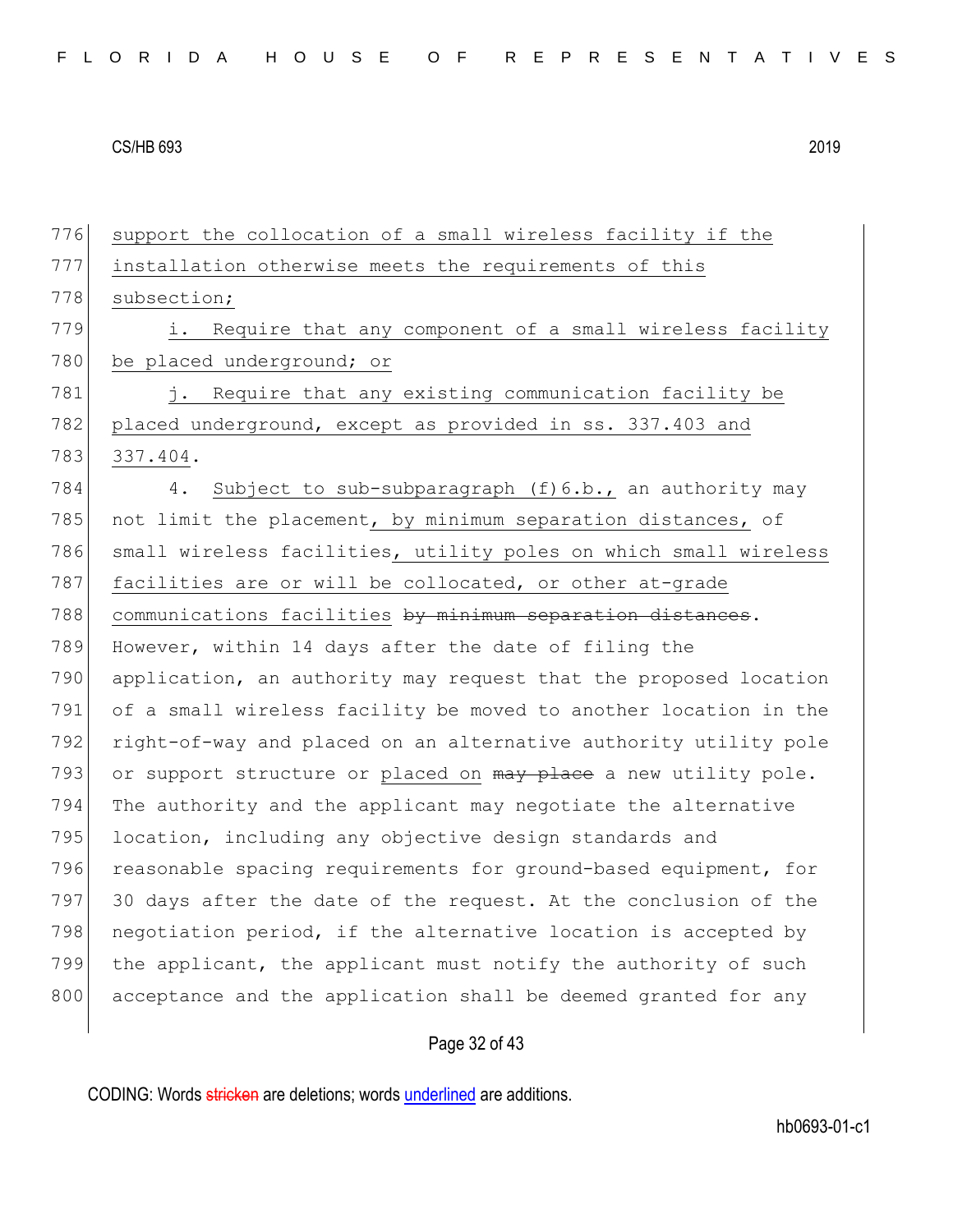801 new location for which there is agreement and all other 802 locations in the application. If an agreement is not reached, 803 the applicant must notify the authority of such nonagreement and 804 the authority must grant or deny the original application within 805 90 days after the date the application was filed. A request for 806 an alternative location, an acceptance of an alternative 807 location, or a rejection of an alternative location must be in 808 writing and provided by electronic mail.

809 5. An authority shall limit the height of a small wireless 810 facility to 10 feet above the utility pole or structure upon 811 which the small wireless facility is to be collocated. Unless 812 waived by an authority, the height for a new utility pole is 813 limited to the tallest existing utility pole as of July 1, 2017, 814 located in the same right-of-way, other than a utility pole for 815 which a waiver has previously been granted, measured from grade 816 in place within 500 feet of the proposed location of the small 817 wireless facility. If there is no utility pole within 500 feet, 818 the authority shall limit the height of the utility pole to 50 819 feet.

820 6. Except as provided in subparagraphs 4. and  $5.7$  The 821 installation by a communications services provider of a utility 822 pole in the public rights-of-way, other than a utility pole used 823 designed to support a small wireless facility, is shall be 824 subject to authority rules or regulations governing the 825 placement of utility poles in the public rights-of-way and is

Page 33 of 43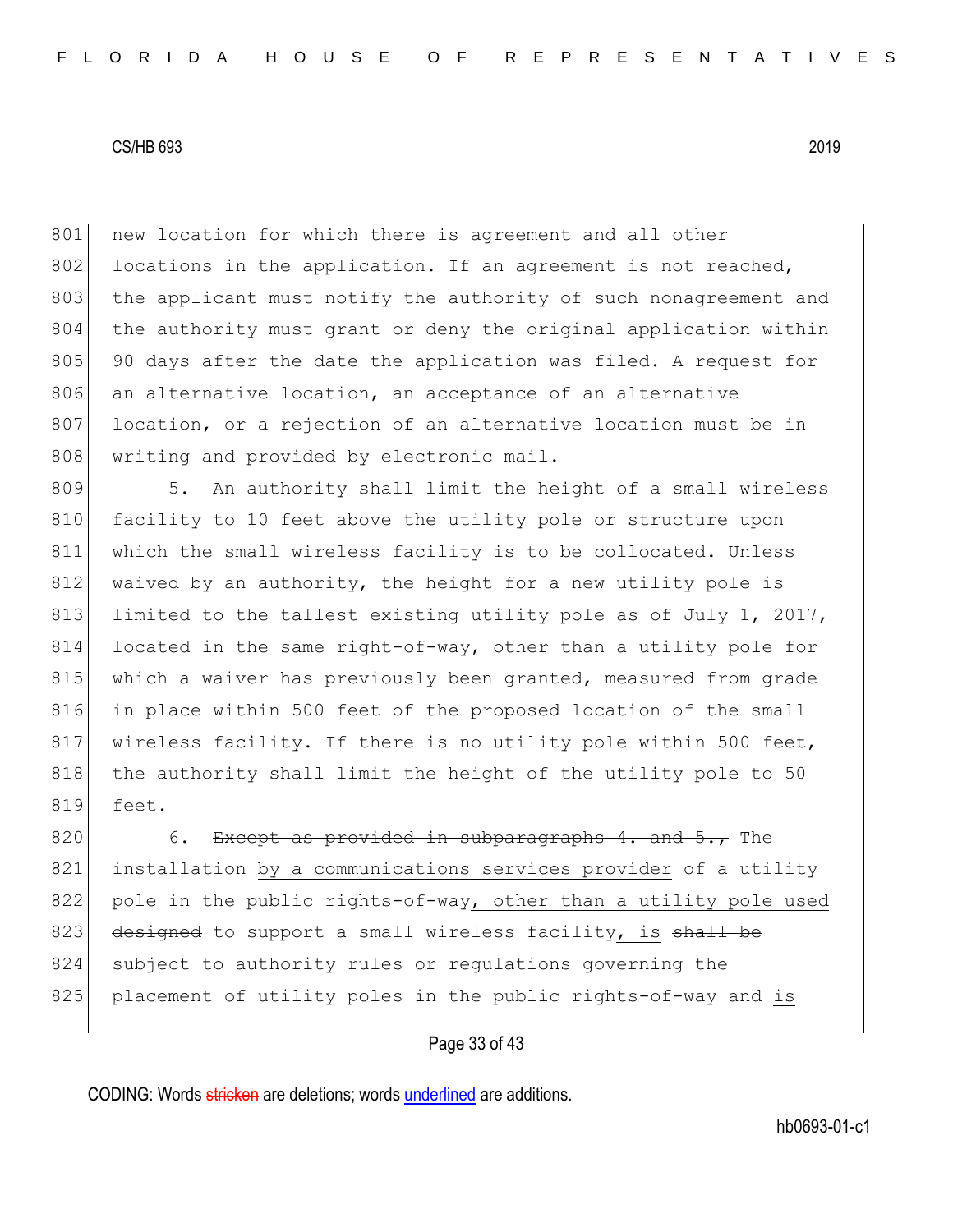826 shall be subject to the application review timeframes in this 827 subsection.

828 7. Within 14 days after receiving an application, an 829 authority must determine and notify the applicant by electronic 830 mail as to whether the application is complete. If an 831 application is deemed incomplete, the authority must 832 specifically identify the missing information. An application is 833 deemed complete if the authority fails to provide notification 834 to the applicant within 14 days.

835 8. An application must be processed on a nondiscriminatory 836 basis. A complete application is deemed approved if an authority 837 fails to approve or deny the application within 60 days after 838 receipt of the application. If an authority does not use the 30-839 day negotiation period provided in subparagraph  $4.$ , the parties 840 may mutually agree to extend the 60-day application review 841 period. The authority shall grant or deny the application at the 842 end of the extended period. A permit issued pursuant to an 843 approved application shall remain effective for 1 year unless 844 extended by the authority.

845 9. An authority must notify the applicant of approval or 846 denial by electronic mail. An authority shall approve a complete 847 application unless it does not meet the authority's applicable 848 codes. If the application is denied, the authority must specify 849 in writing the basis for denial, including the specific code 850 provisions on which the denial was based, and send the

### Page 34 of 43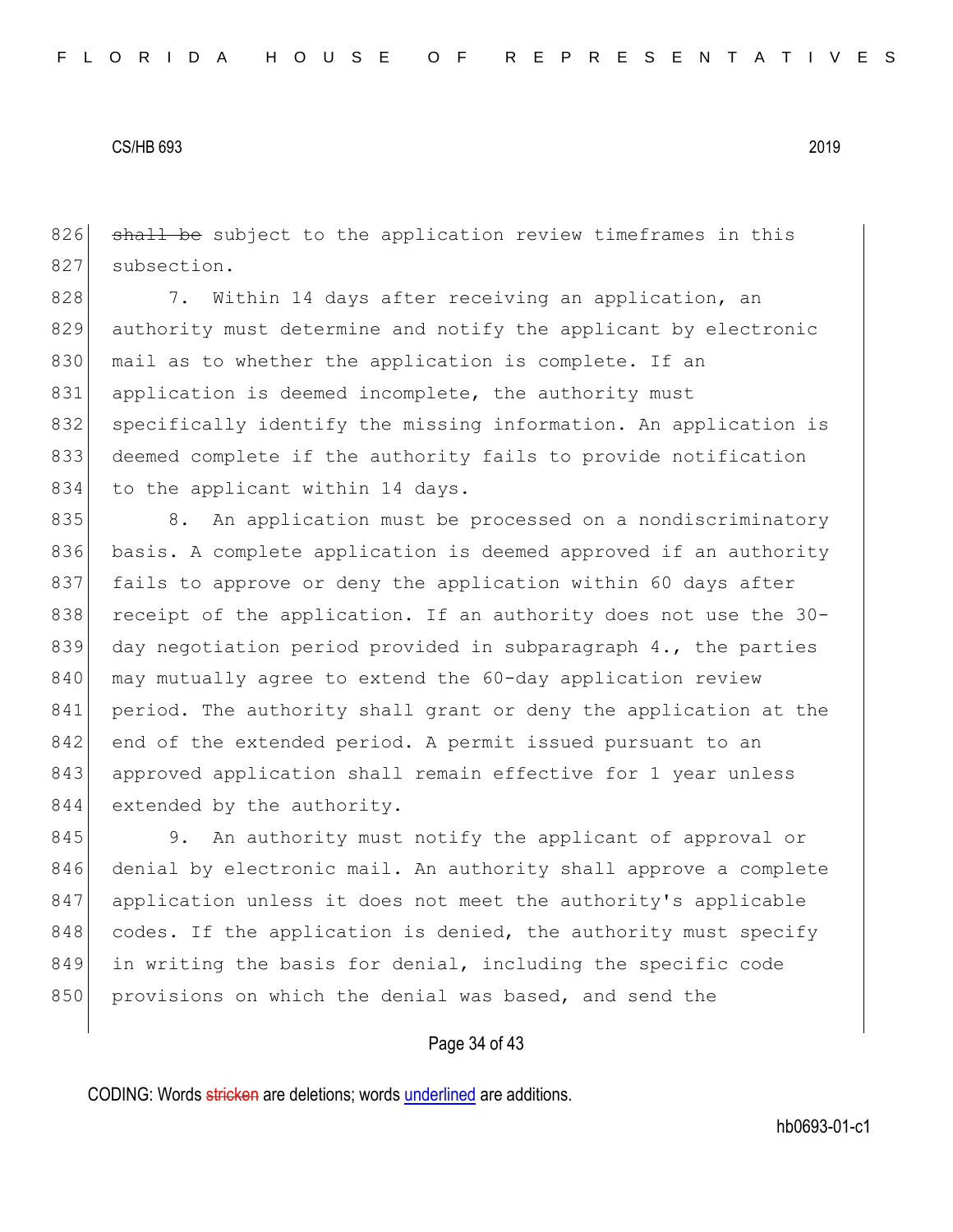851 documentation to the applicant by electronic mail on the day the 852 authority denies the application. The applicant may cure the 853 deficiencies identified by the authority and resubmit the 854 application within 30 days after notice of the denial is sent to 855 the applicant. The authority shall approve or deny the revised 856 application within 30 days after receipt or the application is 857 deemed approved. The review of a revised application is Any 858 subsequent review shall be limited to the deficiencies cited in 859 the denial. The availability of any subsequent review by the 860 authority does not bar review of a denial in a court of 861 competent jurisdiction.

862 10. An applicant seeking to collocate small wireless 863 facilities within the jurisdiction of a single authority may, at 864 the applicant's discretion, file a consolidated application and 865 receive a single permit for the collocation of up to 30 small 866 wireless facilities. If the application includes multiple small 867 wireless facilities, an authority may separately address small 868 wireless facility collocations for which incomplete information 869 has been received or which are denied.

870 11. An authority may deny a proposed collocation of a 871 small wireless facility in the public rights-of-way if the 872 proposed collocation:

873 a. Materially interferes with the safe operation of 874 traffic control equipment.

875 b. Materially interferes with sight lines or clear zones

# Page 35 of 43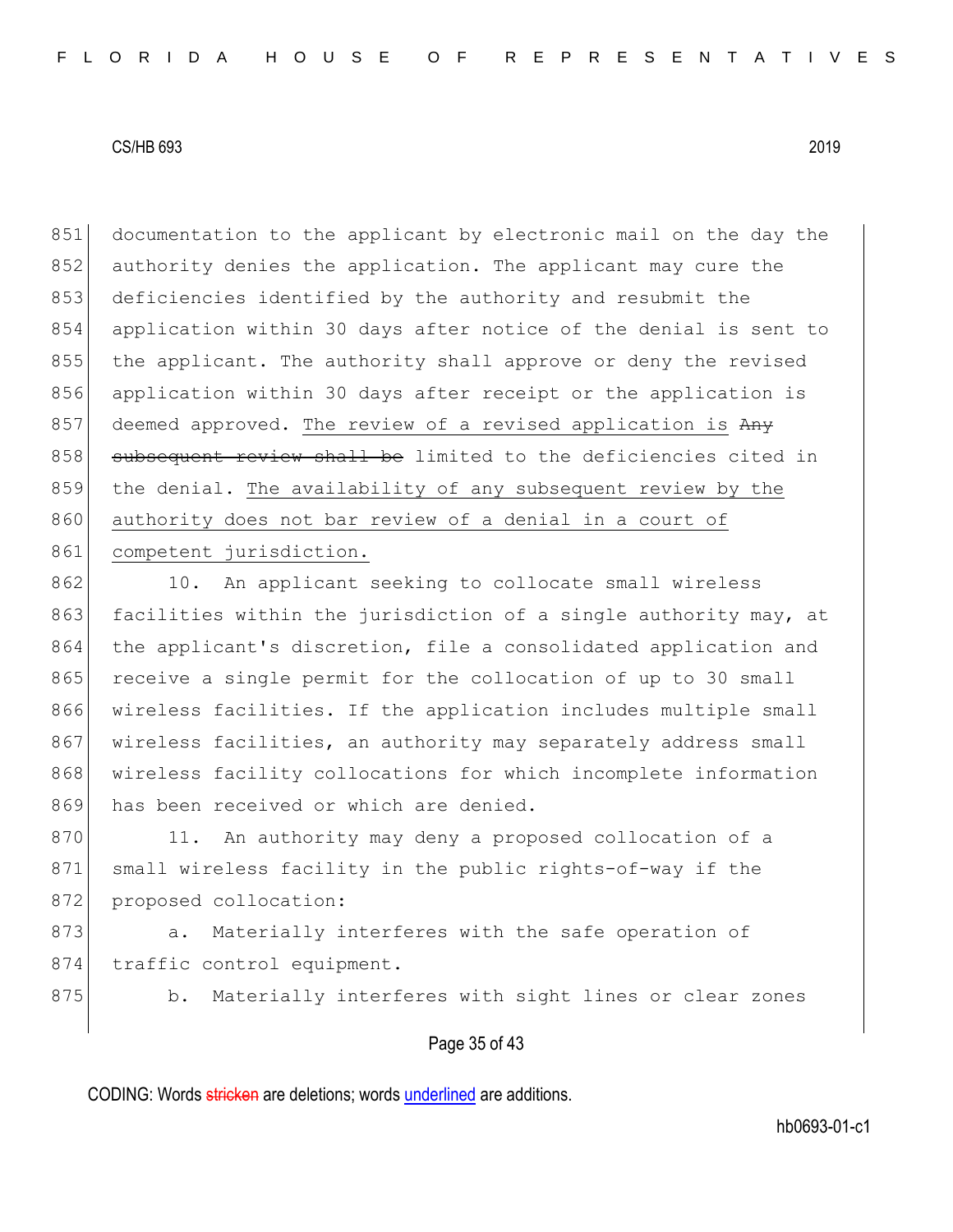| 876 | for transportation, pedestrians, or public safety purposes.      |
|-----|------------------------------------------------------------------|
| 877 | Materially interferes with compliance with the<br>$\circ$ .      |
| 878 | Americans with Disabilities Act or similar federal or state      |
| 879 | standards regarding pedestrian access or movement.               |
| 880 | Materially fails to comply with the 2010 edition of the<br>d.    |
| 881 | Florida Department of Transportation Utility Accommodation       |
| 882 | Manual.                                                          |
| 883 | Fails to comply with applicable codes.<br>e.                     |
| 884 | f.<br>Fails to comply with objective design standards            |
| 885 | authorized under subparagraph (f)6.                              |
| 886 | An authority may adopt by ordinance provisions for<br>12.        |
| 887 | insurance coverage, indemnification, performance bonds, security |
| 888 | funds, force majeure, abandonment, authority liability, or       |
| 889 | authority warranties. Such provisions must be reasonable and     |
| 890 | nondiscriminatory. An authority may require a construction bond  |
| 891 | to secure restoration of the postconstruction rights-of-way to   |
| 892 | its preconstruction condition. However, such bond may not extend |
| 893 | beyond 1 year after the construction to which the bond applies   |
| 894 | is completed. For any financial obligation required by an        |
| 895 | authority under this section, the authority shall accept a       |
| 896 | letter of credit or similar financial instrument issued by any   |
| 897 | financial institution that is authorized to do business within   |
| 898 | the United States, provided that a claim against the financial   |
| 899 | instrument may be made by electronic means, including by         |
| 900 | facsimile. A provider of communications services may add an      |
|     |                                                                  |

Page 36 of 43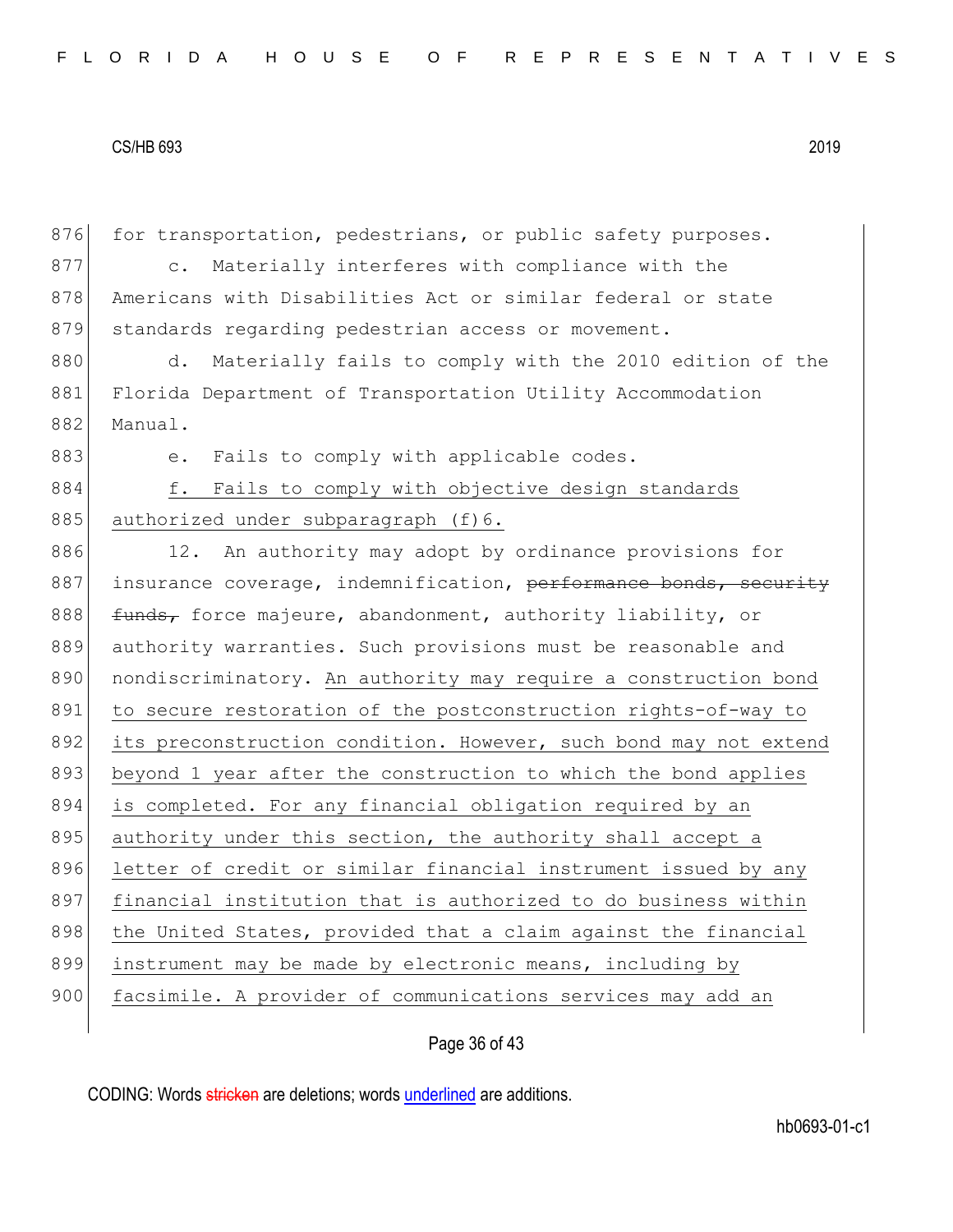901 authority to any existing bond, insurance policy, or other 902 relevant financial instrument, and the authority must accept 903 such proof of coverage without any conditions. An authority may 904 not require a communications services provider to indemnify it 905 for liabilities not caused by the provider, including 906 liabilities arising from the authority's negligence, gross 907 | negligence, or willful conduct.

908 13. Collocation of a small wireless facility on an 909 authority utility pole does not provide the basis for the 910 imposition of an ad valorem tax on the authority utility pole.

911 14. An authority may reserve space on authority utility 912 poles for future public safety uses. However, a reservation of 913 space may not preclude collocation of a small wireless facility. 914 If replacement of the authority utility pole is necessary to 915 accommodate the collocation of the small wireless facility and 916 the future public safety use, the pole replacement is subject to 917 make-ready provisions and the replaced pole shall accommodate 918 the future public safety use.

919 15. A structure granted a permit and installed pursuant to 920 this subsection shall comply with chapter 333 and federal 921 requlations pertaining to airport airspace protections.

922 (e) An authority may not require a permit or other 923 approval or require fees,  $\theta$ r other charges, costs, or other 924 exactions for:

925 1. Routine maintenance or repair work, including, but not

# Page 37 of 43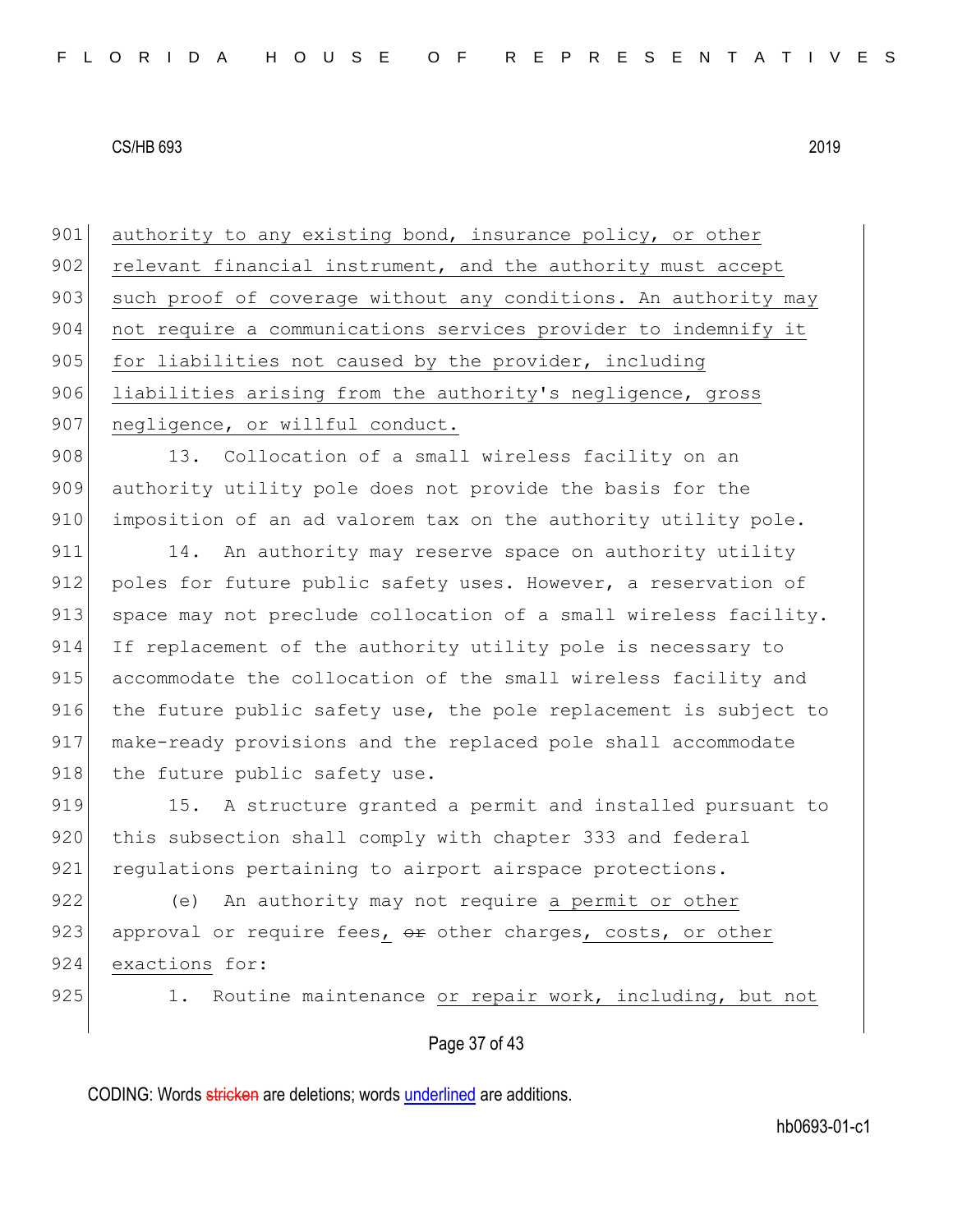926 limited to, emergency repairs of existing facilities or 927 extensions of such facilities for providing communications 928 services to customers; 929 2. Replacement of existing wireless facilities with 930 | wireless facilities that are substantially similar or of the 931 same or smaller size; or 932 3. Installation, placement, maintenance, or replacement of 933 micro wireless facilities that are suspended on cables strung 934 between existing utility poles in compliance with applicable 935 codes by or for a communications services provider authorized to 936 occupy the rights-of-way and who is remitting taxes under 937 chapter 202. An authority may require an initial letter from or 938 on behalf of such provider, which is effective upon filing, 939 attesting that the micro wireless facility dimensions comply 940 with the limits of this subsection. The authority may not 941 require any additional filing or other information as long as 942 the provider is deploying the same, a substantially similar, or 943 a smaller size micro wireless facility equipment. 944 945 Notwithstanding this paragraph, an authority may require a 946 right-of-way permit for work that involves excavation, closure 947 of a sidewalk, or closure of a vehicular lane unless the 948 provider is making emergency restoration or repair work to 949 existing facilities. 950 (f) Collocation of small wireless facilities on authority

Page 38 of 43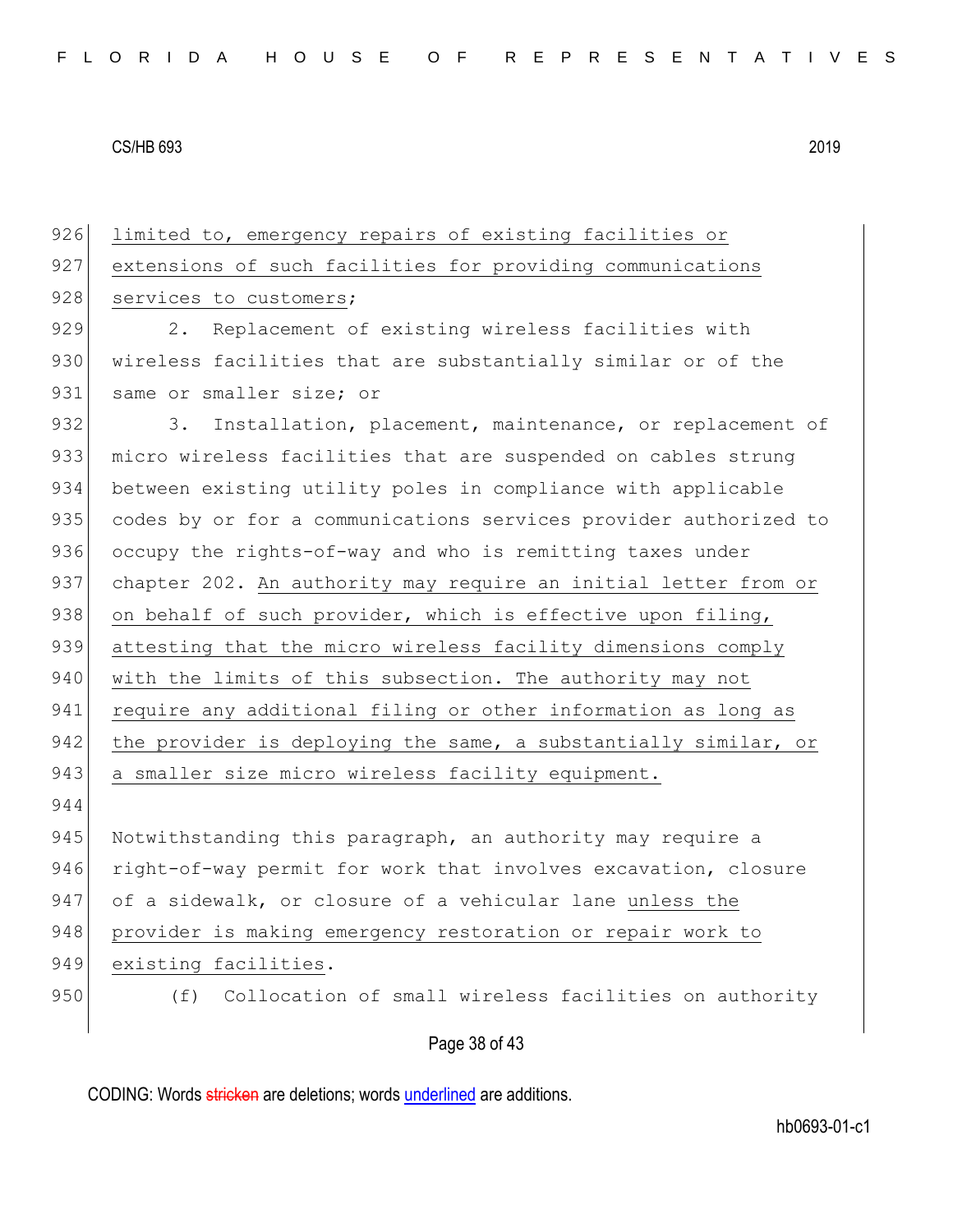951 utility poles is subject to the following requirements:

952 1. An authority may not enter into an exclusive 953 arrangement with any person for the right to attach equipment to 954 authority utility poles.

955 2. The rates and fees for collocations on authority 956 utility poles must be nondiscriminatory, regardless of the 957 services provided by the collocating person.

958 3. The rate to collocate small wireless facilities on an 959 authority utility pole may not exceed \$150 per pole annually.

960 4. Agreements between authorities and wireless providers 961 that are in effect on July 1, 2017, and that relate to the 962 collocation of small wireless facilities in the right-of-way, 963 including the collocation of small wireless facilities on 964 authority utility poles, remain in effect, subject to applicable 965 termination provisions. The wireless provider may accept the 966 rates, fees, and terms established under this subsection for 967 small wireless facilities and utility poles that are the subject 968 of an application submitted after the rates, fees, and terms 969 become effective.

970 5. A person owning or controlling an authority utility 971 pole shall offer rates, fees, and other terms that comply with 972 this subsection. By the later of January 1, 2018, or 3 months 973 after receiving a request to collocate its first small wireless 974 facility on a utility pole owned or controlled by an authority, 975 the person owning or controlling the authority utility pole

# Page 39 of 43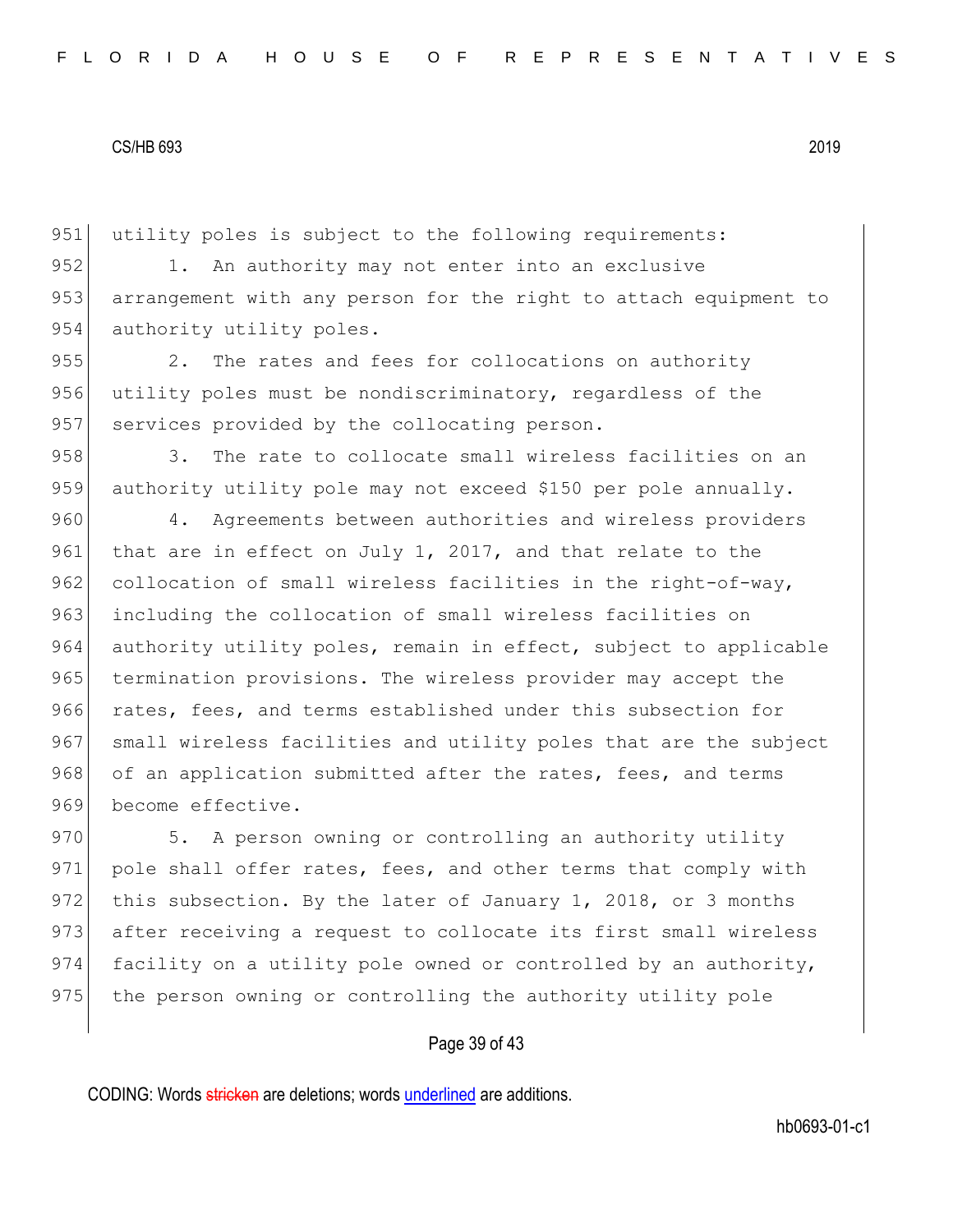976 shall make available, through ordinance or otherwise, rates, 977 fees, and terms for the collocation of small wireless facilities 978 on the authority utility pole which comply with this subsection.

979 a. The rates, fees, and terms must be nondiscriminatory 980 and competitively neutral and must comply with this subsection.

981 b. For an authority utility pole that supports an aerial 982 facility used to provide communications services or electric 983 service, the parties shall comply with the process for make-984 ready work under 47 U.S.C. s. 224 and implementing regulations. 985 The good faith estimate of the person owning or controlling the 986 pole for any make-ready work necessary to enable the pole to 987 support the requested collocation must include pole replacement 988 if necessary.

989 c. For an authority utility pole that does not support an 990 aerial facility used to provide communications services or 991 electric service, the authority shall provide a good faith 992 estimate for any make-ready work necessary to enable the pole to 993 support the requested collocation, including necessary pole 994 replacement, within 60 days after receipt of a complete 995 application. Make-ready work, including any pole replacement, 996 must be completed within 60 days after written acceptance of the 997 good faith estimate by the applicant. Alternatively, an 998 authority may require the applicant seeking to collocate a small 999 wireless facility to provide a make-ready estimate at the 1000 applicant's expense for the work necessary to support the small

# Page 40 of 43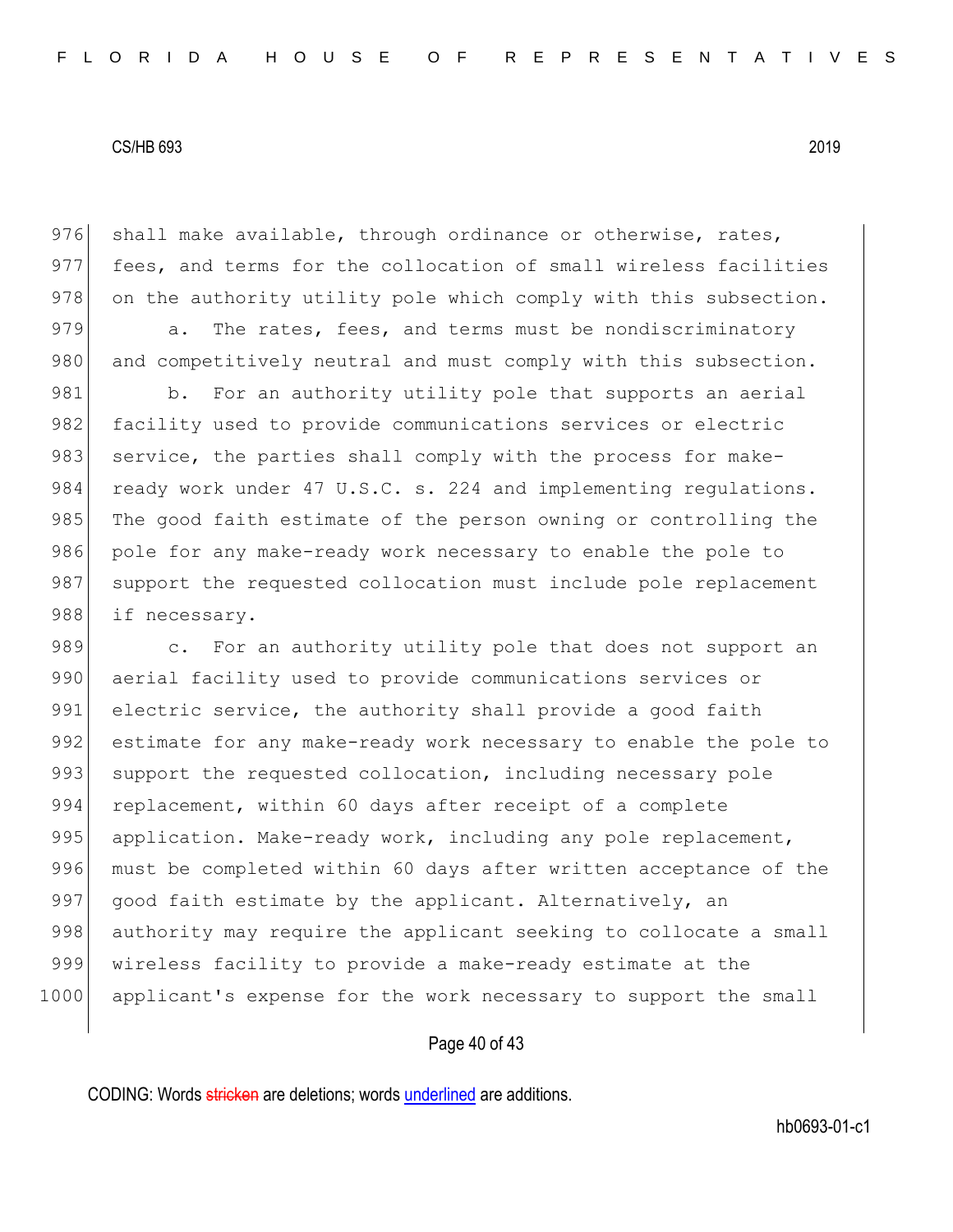1001 wireless facility, including pole replacement, and perform the 1002 make-ready work. If pole replacement is required, the scope of 1003 the make-ready estimate is limited to the design, fabrication, 1004 and installation of a utility pole that is substantially similar 1005 in color and composition. The authority may not condition or 1006 restrict the manner in which the applicant obtains, develops, or 1007 provides the estimate or conducts the make-ready work subject to 1008 usual construction restoration standards for work in the right-1009 of-way. The replaced or altered utility pole shall remain the 1010 property of the authority.

1011 d. An authority may not require more make-ready work than 1012 is required to meet applicable codes or industry standards. Fees 1013 for make-ready work may not include costs related to preexisting 1014 damage or prior noncompliance. Fees for make-ready work, 1015 including any pole replacement, may not exceed actual costs or 1016 the amount charged to communications services providers other 1017 than wireless services providers for similar work and may not 1018 include any consultant fee or expense.

1019 6. An authority may require wireless providers to comply 1020 with objective design standards adopted by ordinance. The 1021 ordinance may require: 1022 a. A new utility pole that replaces an existing utility 1023 pole to be of substantially similar design, material, and color; 1024 b. Reasonable spacing requirements concerning the location 1025 of a ground-mounted component of a small wireless facility which

# Page 41 of 43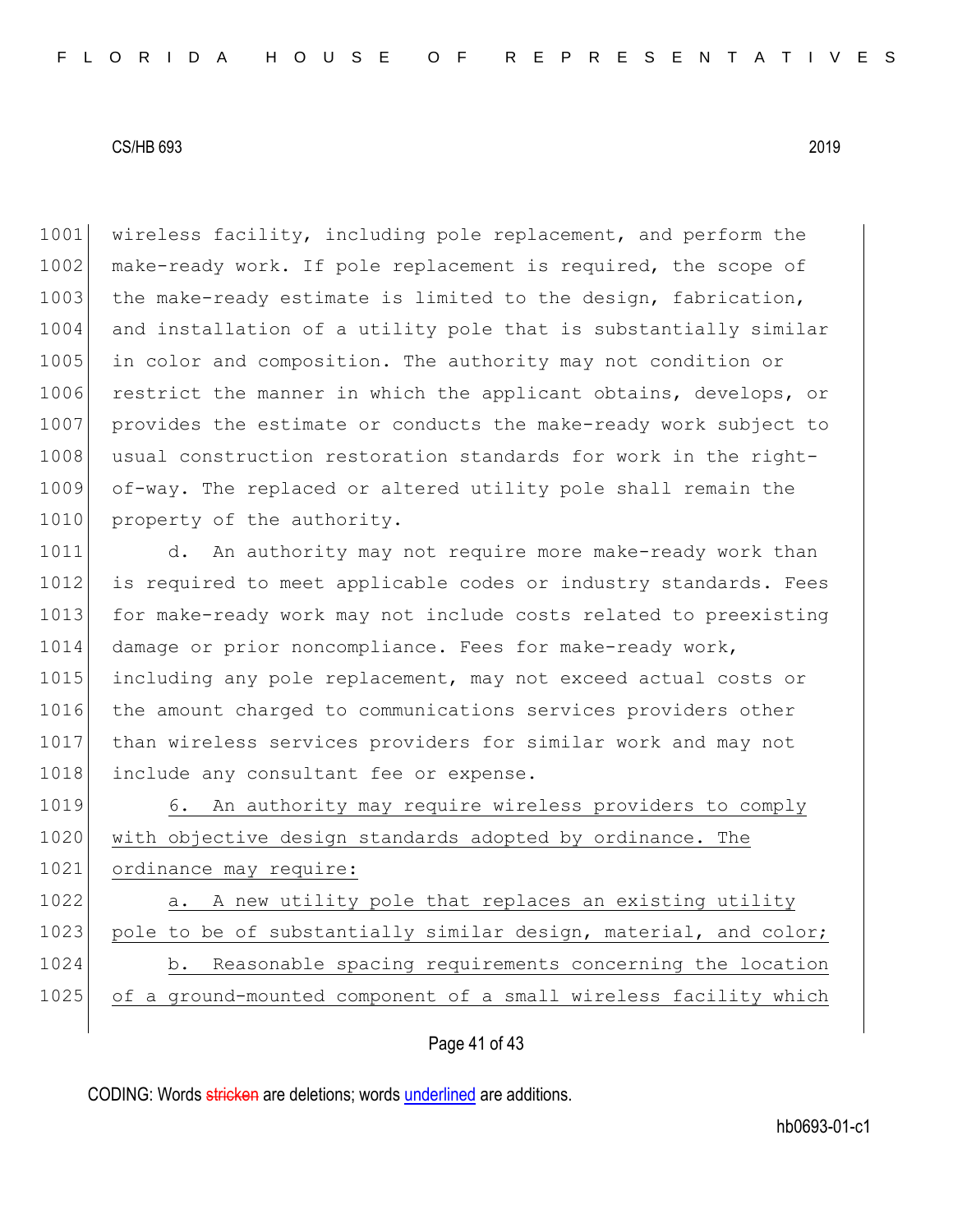| 1026 | does not exceed 15 feet from the associated support structure;     |
|------|--------------------------------------------------------------------|
| 1027 | Оr                                                                 |
| 1028 | A small wireless facility to meet reasonable location<br>$\circ$ . |
| 1029 | context, color, camouflage, and concealment requirements,          |
| 1030 | subject to the limitations in this subsection.                     |
| 1031 |                                                                    |
| 1032 | Such design standards under this subparagraph may be waived by     |
| 1033 | the authority upon a showing that the design standards are not     |
| 1034 | reasonably compatible for the particular location of a small       |
| 1035 | wireless facility or are technically infeasible or that the        |
| 1036 | design standards impose an excessive expense. The waiver must be   |
| 1037 | granted or denied within 45 days after the date of the request.    |
| 1038 | For any applications filed before the effective date<br>$(\alpha)$ |
| 1039 | of ordinances implementing this subsection, an authority may       |
| 1040 | apply current ordinances relating to placement of communications   |
| 1041 | facilities in the right-of-way related to registration,            |
| 1042 | permitting, insurance coverage, indemnification, performance       |
| 1043 | bonds, security funds, force majeure, abandonment, authority       |
| 1044 | liability, or authority warranties. Permit application             |
| 1045 | requirements and small wireless facility placement requirements,   |
| 1046 | including utility pole height limits, that conflict with this      |
| 1047 | subsection must shall be waived by the authority. An authority     |
| 1048 | may not institute, either expressly or de facto, a moratorium,     |
| 1049 | zoning-in-progress, or other mechanism that would prohibit or      |
| 1050 | delay the filing, receiving, or processing of registrations,       |
|      |                                                                    |

Page 42 of 43